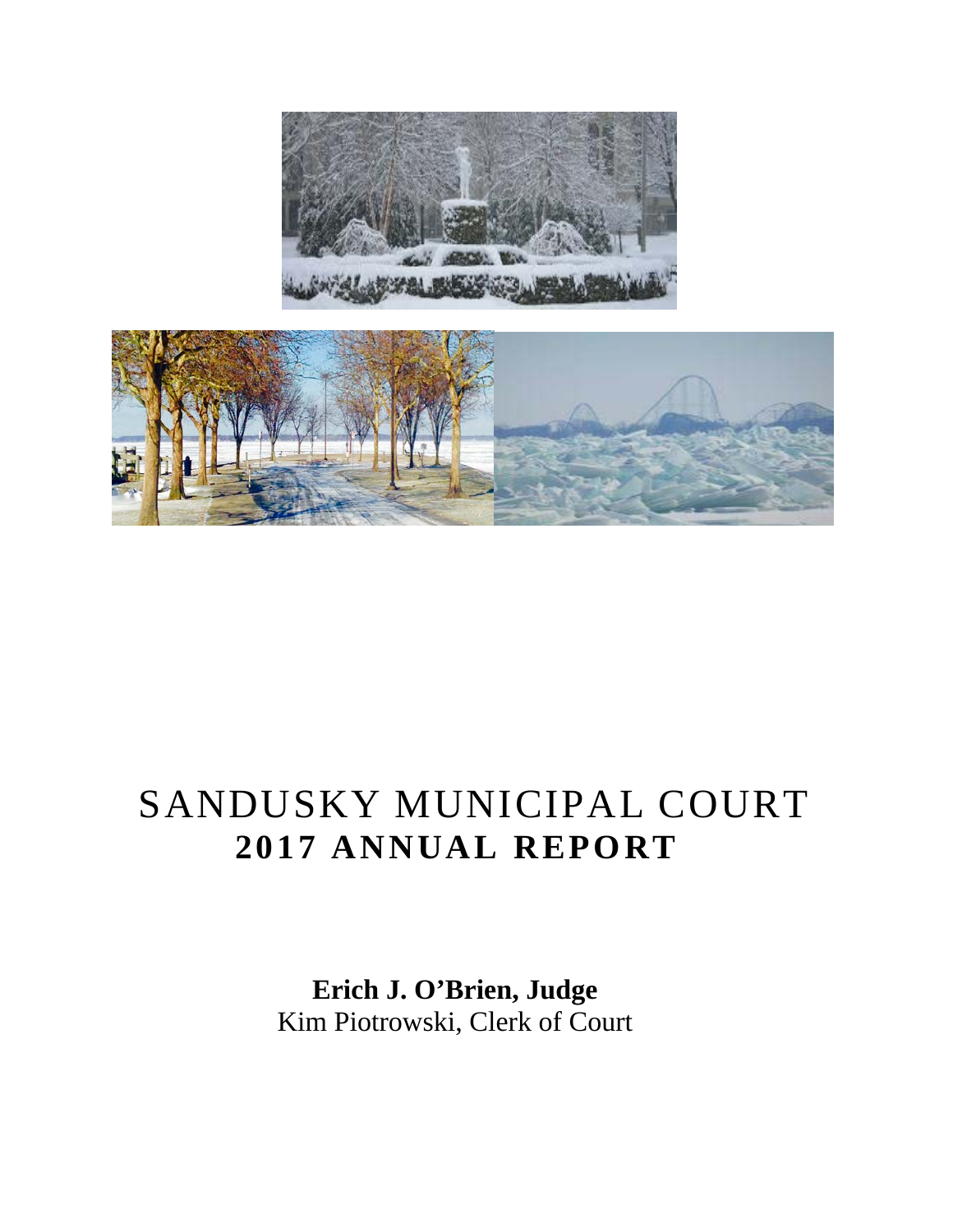# Sandusky Municipal Court

This is the *fifty-first annual report* of the Sandusky Municipal Court. This report represents the compilation of cases filed, papers processed and money handled by the various departments as prepared by the court staff, consisting of the following personnel:

| Kim Piotrowski       | Clerk of Court                                        |
|----------------------|-------------------------------------------------------|
| Mary Miller          | Deputy Clerk – Criminal/Traffic – Assignment<br>Clerk |
| Erica Davis          | Deputy Clerk - Criminal/Traffic - (OVI &<br>License)  |
| <b>Karen Grendow</b> | Deputy Clerk – Criminal/Traffic                       |
| April Hamann         | Deputy Clerk – Criminal/Traffic                       |
| <b>Kim Pool</b>      | Deputy Clerk – Criminal /Traffic                      |
| <b>Tracia Brown</b>  | Deputy Clerk – Civil                                  |
| Ann Tripp            | Deputy Clerk - Civil/Parking Tickets                  |
| Karen Justice        | Deputy Clerk - Small Claims                           |
|                      | Deputy Clerk – Civil                                  |
| Linda Velliquette    | Deputy Clerk – Civil (Part-Time)/Microfilm Tech       |
| Joe Price            | Civil Server/Court Security Officer                   |
| <b>Roy Prewitt</b>   | <b>Court Security Officer</b>                         |
| Carolyn Baumbusch    | <b>Bailiff</b>                                        |
| Robert Kelsey        | <b>Small Claims/Housing Magistrate</b>                |
| Adam Lieb            | <b>Senior Probation Officer</b>                       |
| Lisa Kias            | <b>Senior Probation Officer</b>                       |
| Daisy Henderson      | Secretary - Probation                                 |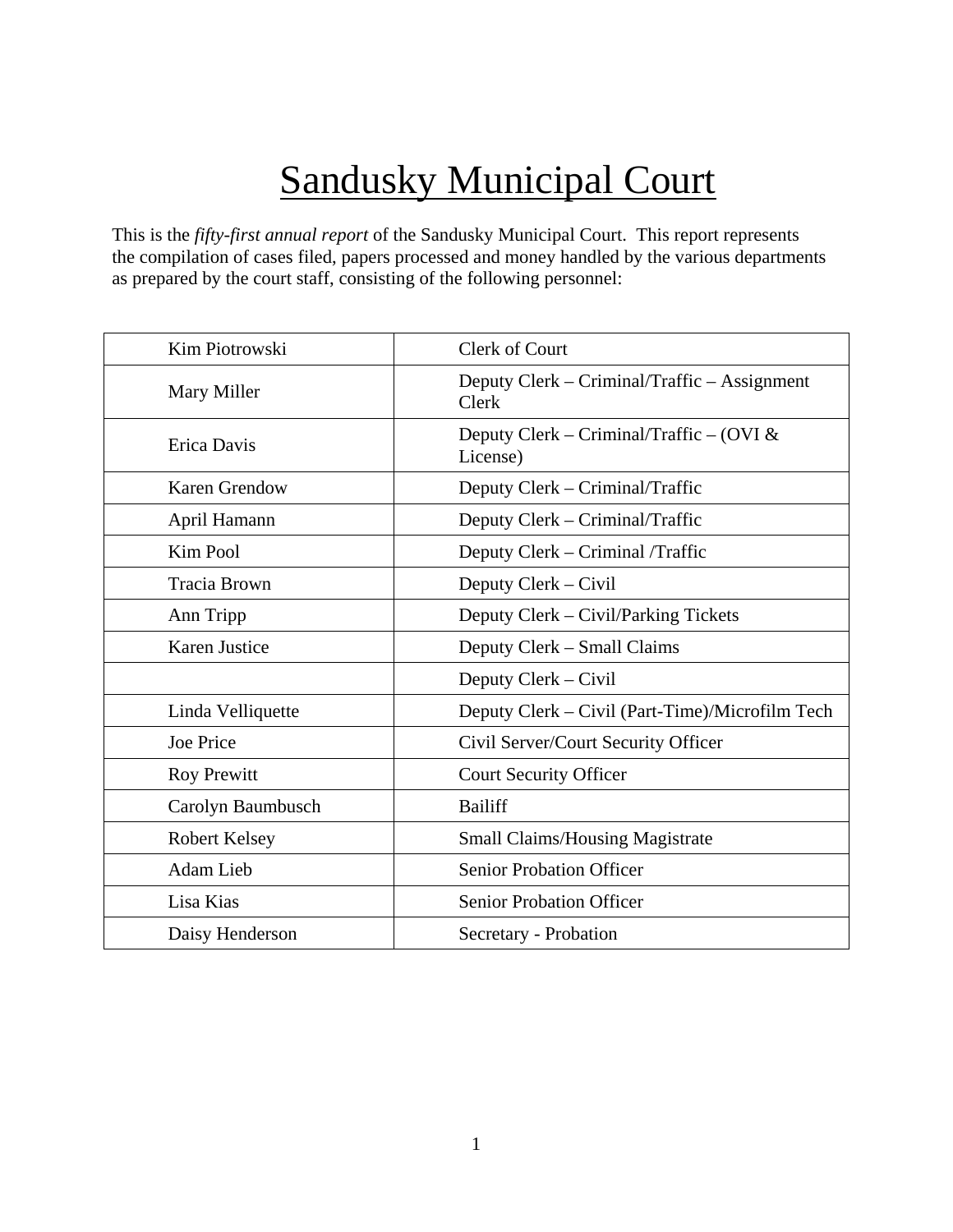# TABLE OF CONTENTS

| TRAFFIC VIOLATIONS ACTIVITY- -------------------------------- Page 11                                                |  |
|----------------------------------------------------------------------------------------------------------------------|--|
| DOMESTIC VIOLENCE/OVI/UNDERAGE STATS -------------- Page 12                                                          |  |
| PROBATION REPORTS/RECEIPTS---------------------------------- Page 13                                                 |  |
| CIVIL/SMALL CLAIMS/TRUSTEESHIP RECEIPTS,<br>DISBURSEMENTS AND ACTIVITY-------------------------------- Page 14,15,16 |  |
| SMALL CLAIMS RECEIPTS & DISBURSEMENTS FOR                                                                            |  |
| LANDLORD/TENANT RECEIPTS AND DISBURSEMENTS- Page 18                                                                  |  |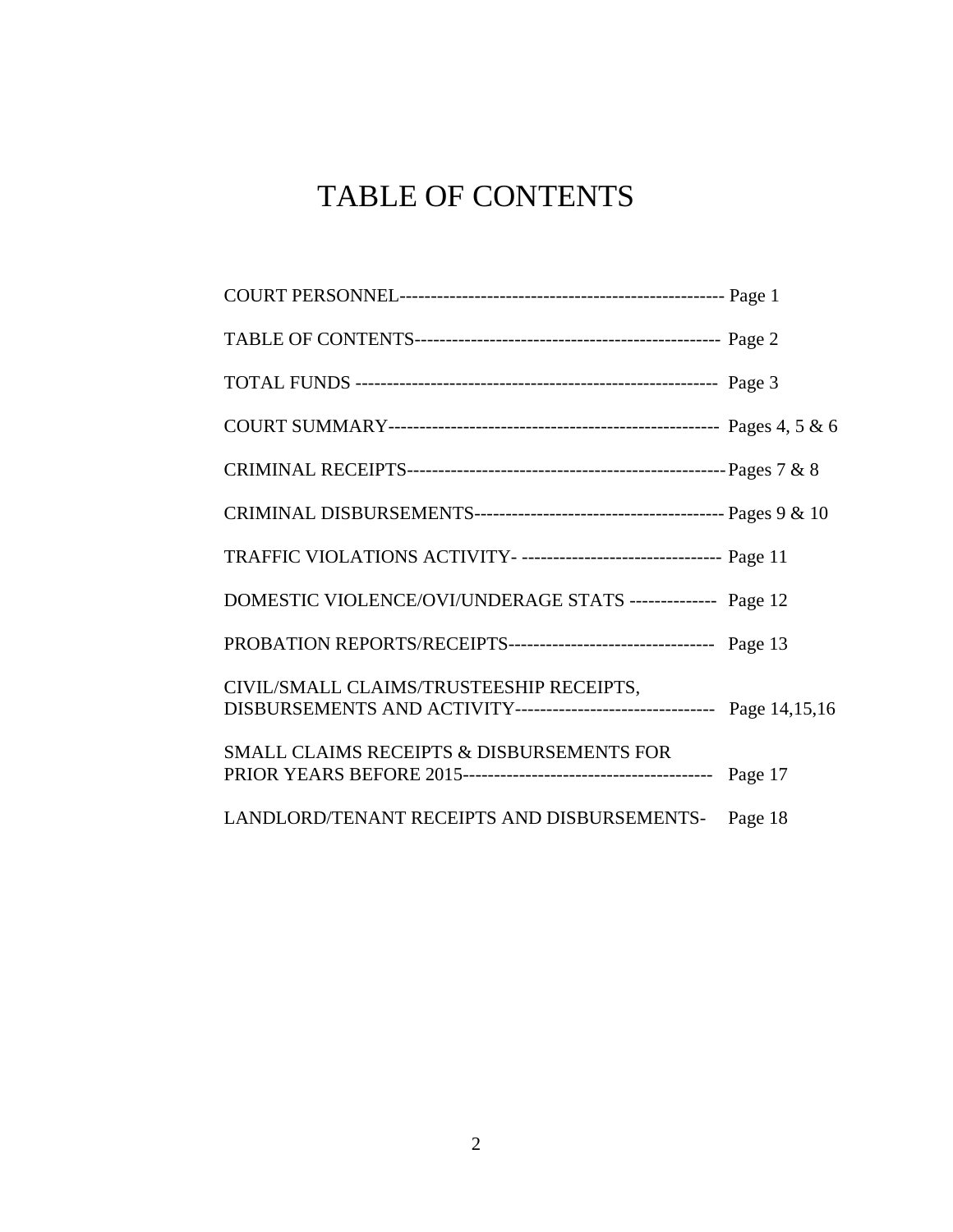#### **TOTAL FUNDS HANDLED IN SANDUSKY MUNICIPAL COURT**

| <b>Department</b>              | 2012           | 2013           | 2014                                                                                                                                                              | 2015                                                                                                                                                   | 2016           | 2017             |
|--------------------------------|----------------|----------------|-------------------------------------------------------------------------------------------------------------------------------------------------------------------|--------------------------------------------------------------------------------------------------------------------------------------------------------|----------------|------------------|
| Criminal<br>Div.               | \$1,578,700.35 | \$1,478,075.70 | \$1,487,068.68                                                                                                                                                    | \$1,525,467.05                                                                                                                                         | \$1,670,277.45 | 1,632,560.21     |
| <b>Bond Div.</b>               | \$231,168.27   | \$285,652.62   | \$227,521.75<br><b>Bond Acct</b><br>Combined w/<br><b>Criminal Acct</b><br>$11/01/2014 -$<br>No Bank<br>Deposits in<br><b>Bond Account</b><br>after<br>10/31/2014 | ä.                                                                                                                                                     | $\mathbf{u}$   |                  |
| <b>Civil Div.</b>              | \$1,287,869.61 | \$1,461,659.36 | \$1,528,657.30                                                                                                                                                    | \$1,601,342.77                                                                                                                                         | \$1,845,877.77 | $$1,784,668.66=$ |
| <b>Small</b><br><b>Claims</b>  | \$130,121.10   | \$127,817.65   | \$112,834.15                                                                                                                                                      | <b>Small Claims</b><br><b>Combined</b><br>w/Civil                                                                                                      | $\mathbf{u}$   | ш,               |
| <b>Trustee Div.</b>            | \$31,161.33    | \$15,593.63    | \$13,875.59                                                                                                                                                       | \$2,730.00<br>Jan - Mar<br>2015<br><b>Trusteeship</b><br><b>Combined</b><br>w/Civil Acct<br>4/1/2015                                                   | цü.            | $\overline{a}$   |
| Landlord<br><b>Tenant Div.</b> | \$1,200.00     | \$2,035.00     | \$3,380.00                                                                                                                                                        | \$1,240.00                                                                                                                                             | \$990.00       | \$8,423.00       |
| <b>Probation</b><br>Div.       | \$178,361.37   | \$133,675.28   | \$116,061.05                                                                                                                                                      | \$39,746.96<br>Prob Acct.<br>Combined w/<br><b>Criminal Acct</b><br>04/01/2015<br>No Bank<br>Deposits in<br><b>Prob Account</b><br>after<br>04/01/2015 | $\sim$         | $\mathbf{u}$     |
| <b>TOTAL</b>                   | \$3,438,582.03 | \$3,504,509.24 | \$3,489,398.52                                                                                                                                                    | \$3,170,526.78                                                                                                                                         | \$3,517,145.22 | \$3,425,651.87   |

=Civil Division money should have been \$1,786,557.48; however, in 2016 there were errors with unclaimed fund for a difference

of (\$1888.82). Correction made in January 2017 and made the receipts total \$1,784,668.66 to make correction. Unclaimed funds were put into receipts and should not have since money had already been receipted.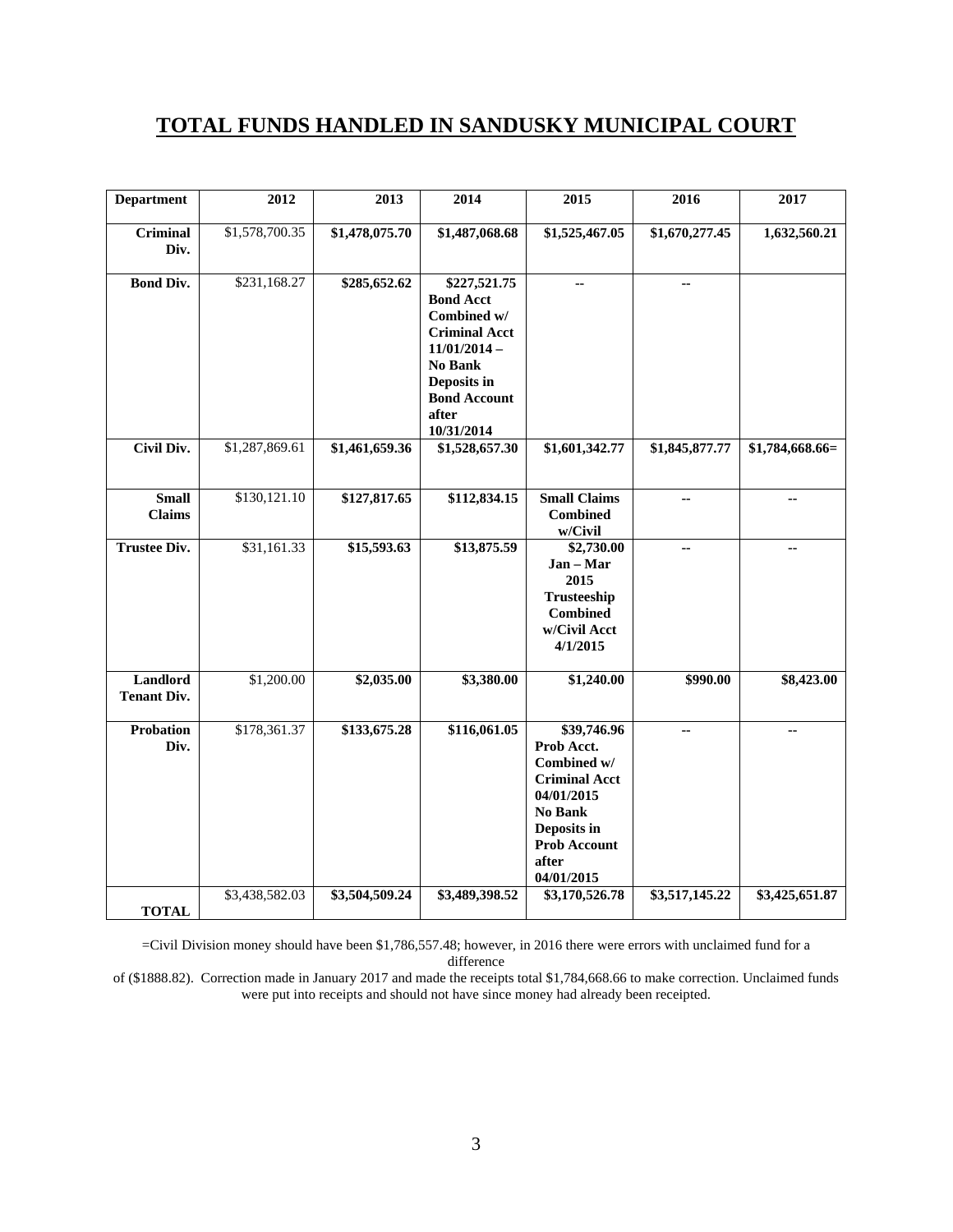### **COURT SUMMARY**

| Year                                                               | 2012           | 2013           | 2014           | 2015                                                                                                                 | 2016                                                                                                                       | 2017                                                                                                                        |
|--------------------------------------------------------------------|----------------|----------------|----------------|----------------------------------------------------------------------------------------------------------------------|----------------------------------------------------------------------------------------------------------------------------|-----------------------------------------------------------------------------------------------------------------------------|
| <b>New Filings</b>                                                 | 14,334         | 15,452         | 14090          | 12,706                                                                                                               | 13,252                                                                                                                     | 13,010                                                                                                                      |
| <b>Disposed Cases</b>                                              | 18,961         | 16,414         | 19884          | 14,482                                                                                                               | 15,216                                                                                                                     | 20,010                                                                                                                      |
| <b>Receipts</b>                                                    | \$3,438,582.03 | \$3,504,509.24 | \$3,489,398.52 | \$3,170,526.78                                                                                                       | \$3,517,145.22                                                                                                             | \$3,425,651.87                                                                                                              |
| Received by City                                                   | \$1,145,082.35 | \$1,209,397.98 | \$1,114,167.23 | \$1,150,468.09                                                                                                       | \$1,286,469.49                                                                                                             | \$1,280,509.88                                                                                                              |
| <b>Unclaimed Funds</b>                                             | \$2,027.86     | \$3,598.96     | \$3,237.66     | \$2,417.11                                                                                                           | \$2,430.01                                                                                                                 | \$2,394.21                                                                                                                  |
| <b>Payment/Contract</b><br>Outstanding<br><b>Fines/Court Costs</b> | \$1,014,364.47 | \$1,228,425.92 | \$1,265,143.38 | \$1,816,582.98<br>Also includes<br>Prob Fees,<br><b>Restitution &amp;</b><br><b>Collection</b><br><b>Agency Fees</b> | \$1,964670.35<br><b>Also includes</b><br>Prob Fees,<br><b>Restitution &amp;</b><br><b>Collection</b><br><b>Agency Fees</b> | \$2,059,196.16<br><b>Also includes</b><br>Prob Fees,<br><b>Restitution &amp;</b><br><b>Collection</b><br><b>Agency Fees</b> |
| <b>Search Warrants</b>                                             | 77             | 55             | 160            | 187                                                                                                                  | 179                                                                                                                        | 240                                                                                                                         |
| <b>Marriages</b>                                                   | 73             | 58             | 73             | 61                                                                                                                   | 64                                                                                                                         | 53                                                                                                                          |
| <b>Pending Cases</b>                                               | 2,988          | 3,651          | 3,802          | 3,143                                                                                                                | 2,958                                                                                                                      | 2512                                                                                                                        |
| <b>Individual</b>                                                  | 1,466          | 1,880          | 2,055          | 1,911                                                                                                                | 1,649                                                                                                                      | 1324                                                                                                                        |
| Administrative                                                     | 1,522          | 1,771          | 1,747          | 1,232                                                                                                                | 1,309                                                                                                                      | 1188                                                                                                                        |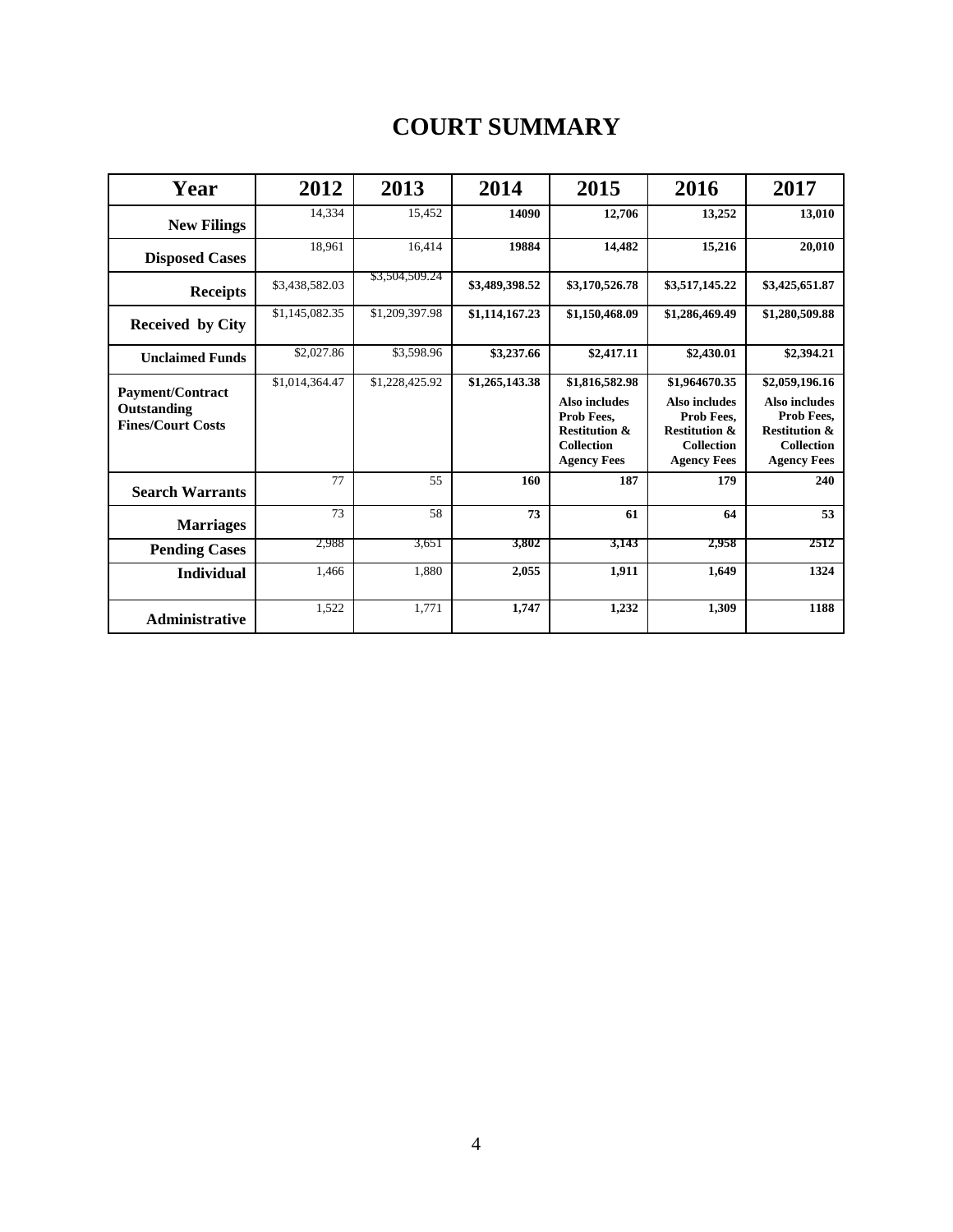### **CRIMINAL DIVISION**

| <b>New Filings</b>              | 2012           | 2013           | 2014           | 2015           | 2016           | 2017           |
|---------------------------------|----------------|----------------|----------------|----------------|----------------|----------------|
| <b>Felonies</b>                 | 735            | 952            | 1,081          | 825            | 771            | 813            |
| Misdemeanor                     | 4,157          | 4,663          | 4,228          | 3,546          | 3,122          | 3,253          |
| Total:                          | 4,892          | 5615           | 5,309          | 4,371          | 3,893          | 4,066          |
| O.V.I.                          | 510            | 462            | 452            | 392            | 509            | 614            |
| Other traffic                   | 6,195          | 6,766          | 5955           | 5,558          | 5,999          | 5,499          |
| <b>Total</b><br><b>Criminal</b> | 11,597         | 12,843         | 11,716         | 10,321         | 10,401         | 10,179         |
| Receipts                        | \$1,578,700.35 | \$1,478,075.70 | \$1,487,068.68 | \$1,525,467.05 | \$1,670,277.45 | \$1,632,560.21 |

### **CRIMINAL DISBURSEMENTS**

|                                 | 2012         | 2013         | 2014         | 2015         | 2016         | 2017         |
|---------------------------------|--------------|--------------|--------------|--------------|--------------|--------------|
| <b>City</b>                     | \$825,265.41 | \$795,258.42 | \$719,540.94 | \$800,928.60 | \$888,597.51 | \$894,788.92 |
| <b>County</b>                   | \$265,314.11 | \$242,473.52 | \$240,142.96 | \$224,275.37 | \$210,337.98 | \$176,732.53 |
| <b>All Others</b>               | \$458,120.83 | \$440,343.76 | \$426,915.72 | \$530,907.42 | \$561,426.32 | \$574,088.17 |
| On-hand as<br>of End of<br>Year |              |              | \$100,469.06 | \$69,824.72  | \$79,740.36  | \$66,690.95  |

#### **PROBATION**

(These Figures are Included in the Criminal Disbursements)

|                    | 2012        | 2013        | 2014        | 2015        | 2016        | 2017        |
|--------------------|-------------|-------------|-------------|-------------|-------------|-------------|
| <b>Restitution</b> | \$91,858.75 | \$56,958.95 | \$43,237.88 | \$77,960.78 | \$67,638.75 | \$71,539.28 |
| Payments           |             |             |             |             |             |             |
| <b>City</b>        |             |             | \$72,425.32 | \$65,776.38 | \$63,346.85 | \$83,182.11 |
|                    |             |             |             |             |             |             |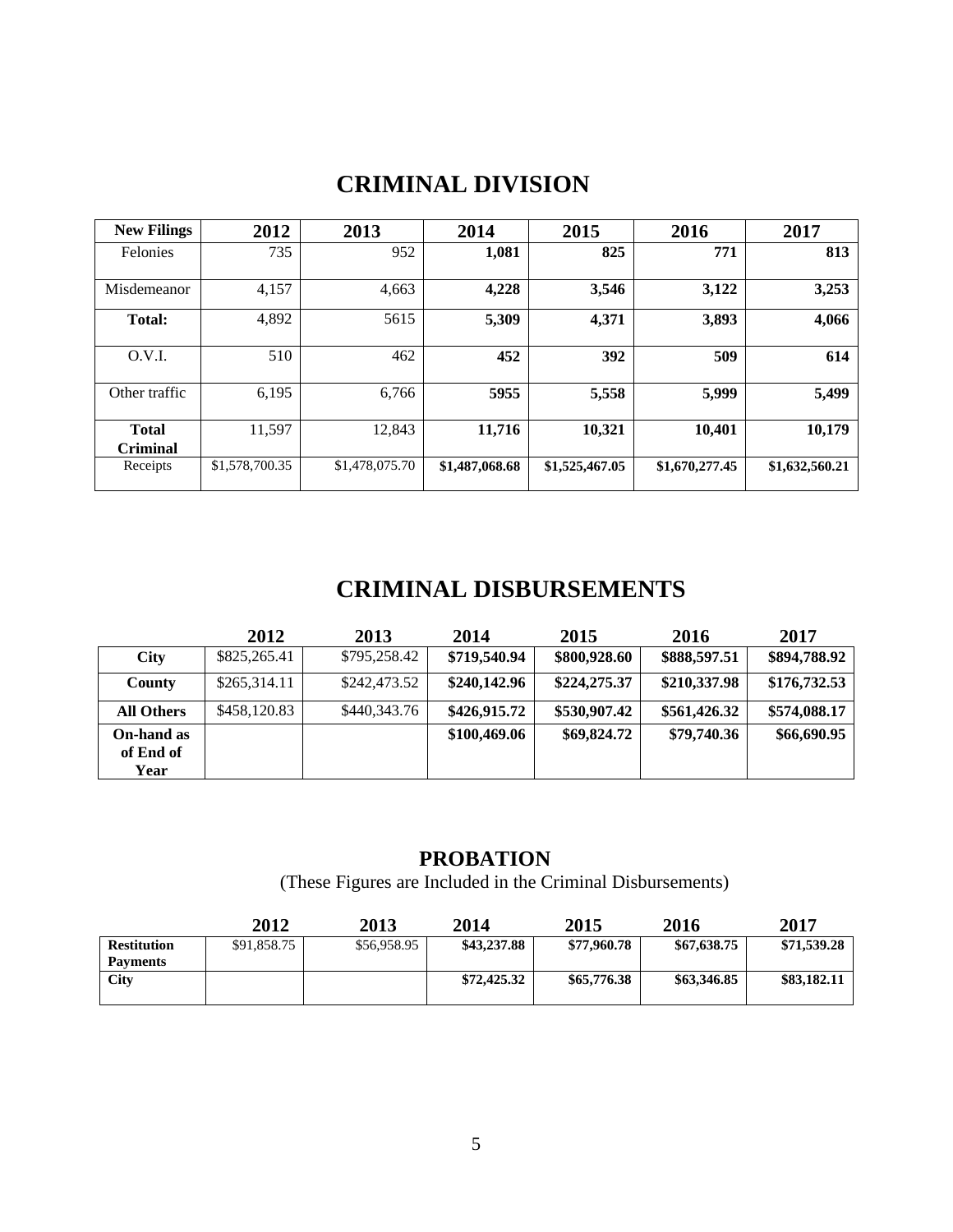|                    | 2012           | 2013           | 2014           | 2015           | 2016           | 2017            |
|--------------------|----------------|----------------|----------------|----------------|----------------|-----------------|
| <b>New Filings</b> | 2.246          | 2,153          | 1.952          | 1.932          | 2.238          | 2,223           |
| <b>Receipts</b>    | \$1,287,869.61 | \$1,461,659.36 | \$1,526,407.30 | \$1,592,325.93 | \$1,830,552.77 | \$1,784,668.66  |
|                    |                |                |                |                |                | Includes the    |
|                    |                |                |                |                |                | (\$1,888.92)    |
|                    |                |                |                |                |                | Adjustment      |
|                    |                |                |                |                |                | from Jan 2017   |
| Paid to City       | \$280,653.28   | \$296,253.26   | \$289,143.26   | \$333,772.66   | \$397,565.48   | \$385,657.01    |
|                    |                |                |                |                |                | Includes the    |
|                    |                |                |                |                |                | $(\$59.98)$     |
|                    |                |                |                |                |                | adjustment from |
|                    |                |                |                |                |                | <b>Jan 2017</b> |

#### **CIVIL DIVISION**

#### **SMALL CLAIMS**

|                    | 2012         | 2013         | 2014         | 2015                                  | 2016                     | 2017                     |
|--------------------|--------------|--------------|--------------|---------------------------------------|--------------------------|--------------------------|
| <b>New Filings</b> | 500          | 465          | 422          | 453                                   | 625                      | 610                      |
| <b>Receipts</b>    | \$130,121.10 | \$127,817.65 | \$112,834.15 | Money<br>combined<br>w/Civil Receipts | $\overline{\phantom{a}}$ | $\overline{\phantom{0}}$ |
| Paid to City       | \$39,163.66  | \$40,544.85  | \$32,843.71  | $\overline{\phantom{a}}$              | $\overline{\phantom{a}}$ | $\overline{\phantom{0}}$ |

### **TRUSTEESHIPS 2012 2013 2014 2015 2016 2017**

|                    | 2012        | 2013        | 2014        | 2015             | 2016 | 2017 |
|--------------------|-------------|-------------|-------------|------------------|------|------|
| <b>New Filings</b> |             |             |             |                  |      |      |
| <b>Active Case</b> |             |             |             |                  |      |      |
| <b>Receipts</b>    | \$31,161.33 | \$15,593.63 | \$12,335.59 | Money            |      |      |
|                    |             |             |             | combined         |      |      |
|                    |             |             |             | w/Civil Receipts |      |      |
| Paid to City       | \$1,181.02  | \$620.37    | \$198.40    |                  |      |      |

### **LANDLORD TENANT**

|                    | 2012   | 2013    | 2014     | 2015       | 2016     | 2017       |
|--------------------|--------|---------|----------|------------|----------|------------|
| <b>New Filings</b> |        |         |          |            |          |            |
| <b>Receipts</b>    | \$0.00 | \$2,035 | \$620.00 | \$1,240.00 | \$990.00 | \$8,423.00 |
| Paid to City       | \$0.00 | \$4.75  | \$15.60  | \$30.60    | \$0.00   | \$63.95    |

### **CRIMINAL DIVISION**

| Summary of receipts and Disbursement for the year | 2017           |
|---------------------------------------------------|----------------|
| Money on hand for the year ending 2016            | \$79,740.36    |
| <b>Total Receipts 2017</b>                        | \$1,632,560.21 |
| <b>Total Disbursements 2017</b>                   | \$1,645,609.62 |
| <b>BALANCE ON HAND – December 2017</b>            | \$66,690.95    |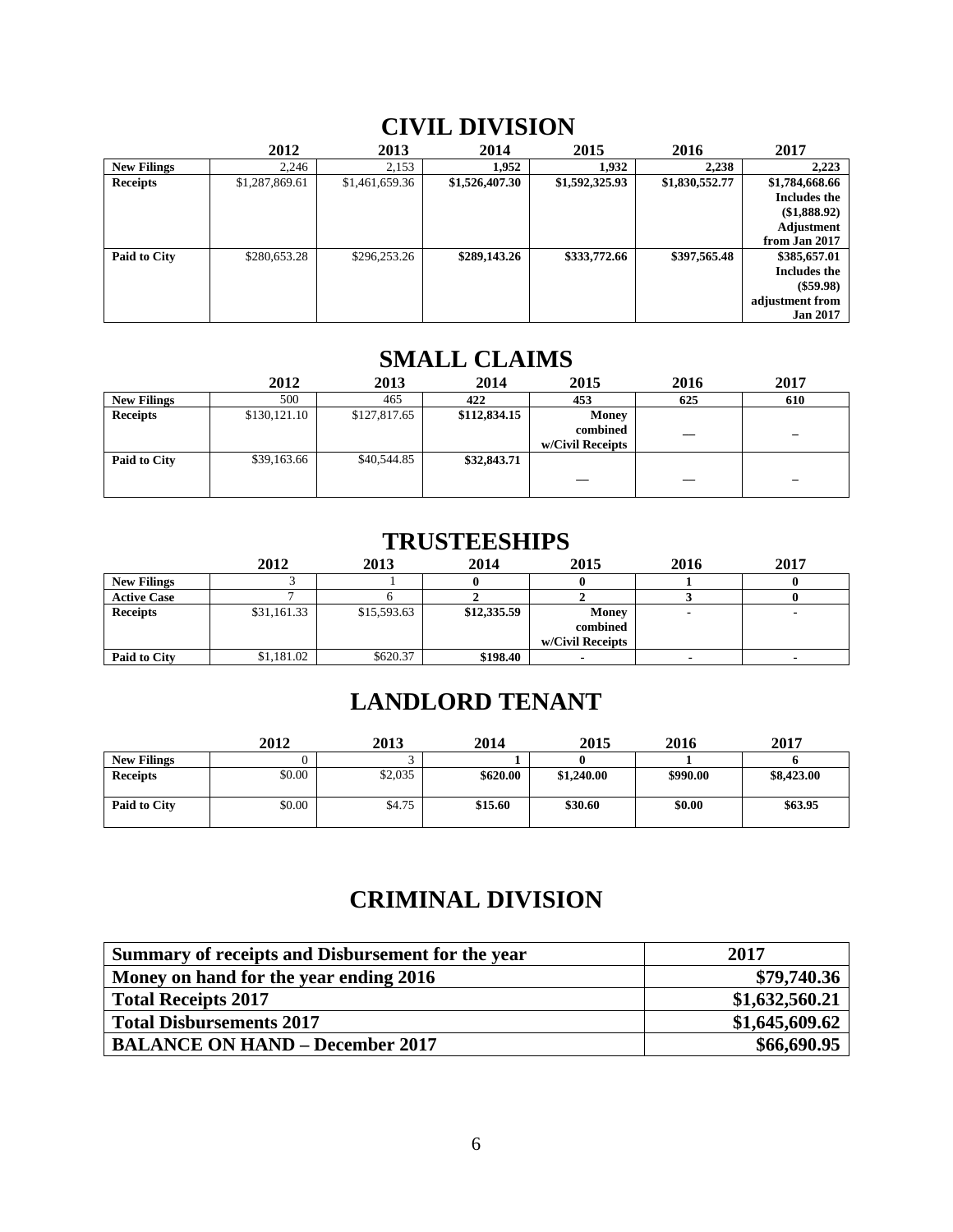### **CRIMINAL DIVISION RECEIPTS**

| <b>RECEIPTS</b>                                                 | 2012         | 2013         | 2014         | 2015                                        | 2016          | 2017         |
|-----------------------------------------------------------------|--------------|--------------|--------------|---------------------------------------------|---------------|--------------|
| City Ord./<br><b>Fines &amp; Forfeits</b>                       | \$82,489.67  | \$91,740.00  | \$57,967.80  | \$46,407.44                                 | \$69,934.30   | \$61,743.42  |
| <b>Perkins</b><br>Township.                                     | \$10,409.00  | \$4,506.00   | \$2,896.36   | \$5,331.14                                  | \$5,413.01    | \$4,024.30   |
| <b>City Parking</b><br><b>Tickets</b>                           | \$5,475.00   | \$5,790.00   | \$3,495.00** | \$5,740.00**                                | \$8,810.00*   | \$7,795.00*  |
| Regular<br><b>State/Fines &amp;</b><br><b>Forfeits</b>          | \$80,953.69  | \$74,259.23  | \$66,813.90  | \$55,027.34                                 | \$44,038.54   | \$33,186.90  |
| <b>Uniform</b><br><b>Traffic/Fines &amp;</b><br><b>Forfeits</b> | \$160,656.98 | \$126,470.00 | \$128,100.70 | \$125,528.81                                | \$125,492.81  | \$101,523.40 |
| .Highway<br>Patrol/Fines &<br><b>Forfeits</b>                   | \$95,364.30  | \$84,882.00  | \$78,509.64  | \$73,952.36                                 | \$70,034.89   | \$83,628.30  |
| Ohio - Liquor<br>Control                                        | \$6,516.15   | \$5,892.85   | \$4,433.90   | \$2,294.40                                  | \$1,698.83    | \$1,917.85   |
| Ohio-Wildlife                                                   | \$1,665.00   | \$2,531.00   | \$3,735.00   | \$1,707.10                                  | \$3,767.00    | \$4,390.00   |
| Ohio-Watercraft                                                 | \$2,641.60   | \$908.00     | \$685.00     | \$1,333.00                                  | \$845.00      | \$1,015.00   |
| Ohio-<br><b>Reparation</b>                                      | \$70,832.54  | \$68,191.83  | \$66,552.70  | \$60,797.05                                 | \$62,173.06   | \$59,868.33  |
| Ohio-<br><b>Expungements</b>                                    | \$2,730.00   | \$4,170.00   | \$3,990.00   | \$3,660.00                                  | \$3,264.00    | \$3,078.00   |
| Ohio-<br>Pharmacy                                               | \$6,143.00   | \$6,448.50   | \$6,335.00   | \$3,649.60                                  | \$3,809.30    | \$4,570.90   |
| <b>Ohio Seat Belt</b>                                           | \$17,595.00  | \$19,313.00  | \$17,057.00  | \$21,788.00                                 | \$23,917.00   | \$21,618.00  |
| Ohio - Child<br><b>Safety</b>                                   | \$1,568.00   | \$1,154.00   | \$1,232.00   | \$1,082.00                                  | \$1,264.00    | \$1,084.00   |
| <b>Court Costs</b>                                              | \$501,302.53 | \$491,031.06 | \$449,107.70 | \$501,430.51                                | \$544,612.55* | \$533,980.87 |
| <b>Erie county</b><br><b>Sheriff</b>                            | \$1,163.30   | \$1,000.50   | \$972.95     | \$1,229.87                                  | \$2,038.50    | \$1,489.25   |
| <b>Capital Fund</b>                                             | \$109,007.75 | \$103,832.54 | \$98,598.11  | \$90,519.18                                 | \$94,986.00   | \$92,108.93  |
| Witness/Jury<br>Fees                                            | \$36.00      | \$12.00      | \$6.00       | \$18.00                                     | \$48.00       | 0.00         |
| Refunds/Adj                                                     | \$1,016.53   | \$1,299.09   | \$18,158.95  | \$114,161.68                                | \$116,817.97  | \$136,593.37 |
| <b>Village of</b><br>Castalia                                   | \$12.337.00  | \$10,063.00  | \$12,753.00  | \$10,242.30                                 | \$10,513.00   | \$8,860.29   |
| <b>Village of</b><br><b>Bayview</b>                             | \$1,530.00   | \$505.00     | \$444.00     | \$104.90                                    | \$57.00       | \$110.00     |
| <b>Public Defender</b><br><b>Fees</b>                           | \$22,550.15  | \$18,216.95  | \$18,190.30  | \$19,800.30                                 | \$18,197.05   | \$18,445.20  |
| <b>Law Library</b>                                              |              |              | \$4,164.08   | \$4,193.01                                  | \$4,282.64    | \$4,476.29   |
| Probation Fees                                                  |              |              |              | \$50,040.15<br>From 4/1/15 thru<br>12/31/15 | \$63,346.85   | \$83,182.11  |
|                                                                 |              |              |              |                                             |               |              |
| Receipts cont.                                                  | 2012         | 2013         | 2014         | 2015                                        | 2016          | 2017         |
| Deferred<br>Payment Plan                                        | \$41,117.74  | \$35,063.25  | \$30,648.04  | \$36,616.01                                 | \$37,482.60   | \$42,591.34  |
| <b>Court Computer</b><br><b>Fund</b>                            | \$19,782.86  | \$19,019.20  | \$18,000.24  | \$16,277.40                                 | \$17,004.05   | \$16,537.70  |
| <b>Ohio Public</b><br><b>Defender</b>                           | \$218,998.82 | \$214,208.33 | \$206,396.12 | \$191,652.77                                | \$199,304.87  | \$188,721.40 |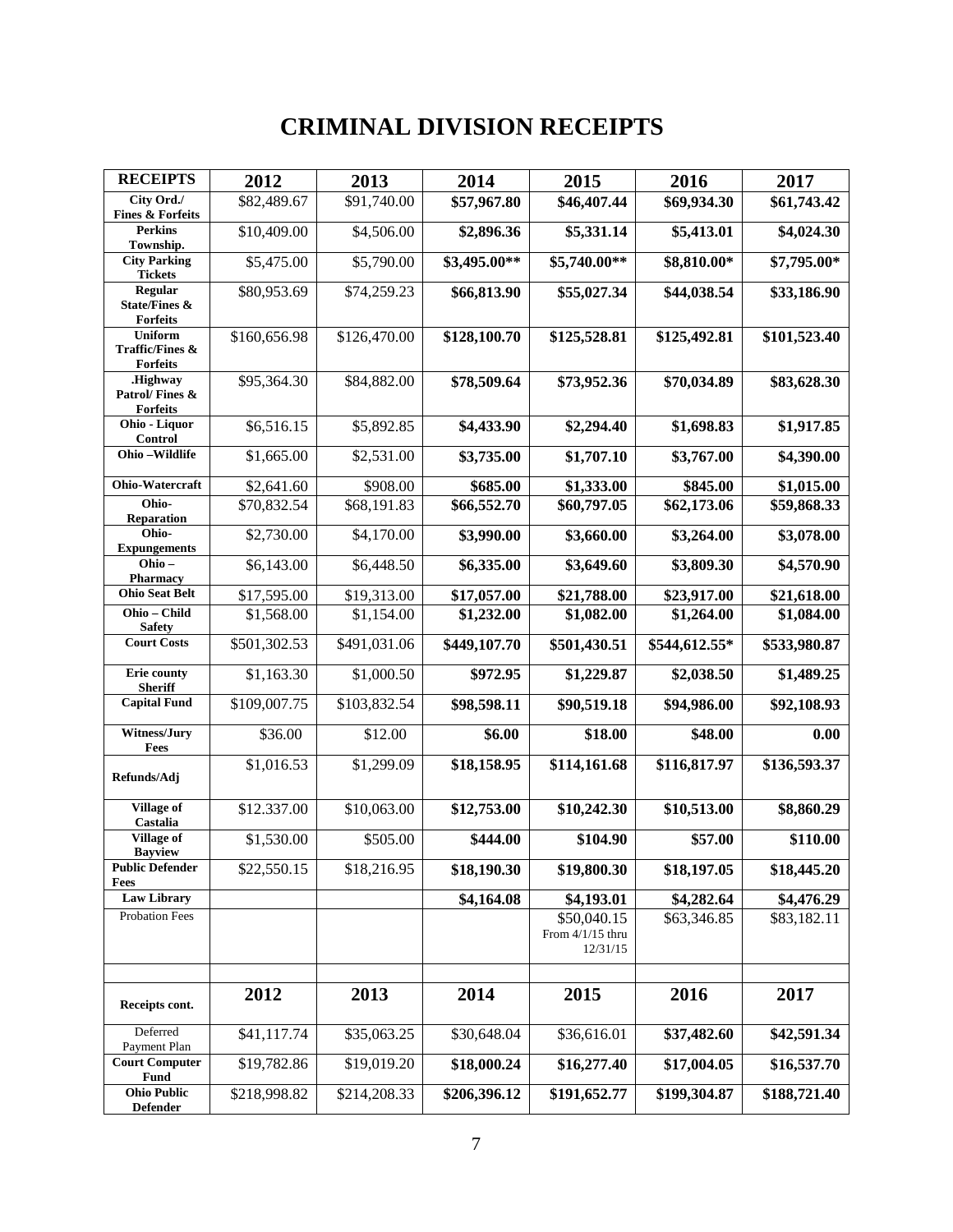| <b>Indigent Driver</b><br><b>Alcohol fund</b> | \$7,420.00         | \$5,490.00           | \$5,083.59              | \$4,493.50      | \$3,890.20      | \$3,917.60      |
|-----------------------------------------------|--------------------|----------------------|-------------------------|-----------------|-----------------|-----------------|
| <b>Housing</b>                                | \$15,277.80        | 11,501.50            | \$11,724.20             | \$11,003.10     | \$8,732.50      | \$9,005.10      |
| <b>Public Safety-</b><br>Liquor               | \$0.00             | 0.00                 | \$0.00                  | \$0.00          | \$0.00          | \$0.00          |
| <b>Erie Cty</b><br><b>Highway Maint.</b>      | \$0.00             | 0.00                 | \$0.00                  | \$0.00          | \$0.00          | \$0.00          |
| State of<br><b>OH/BMV</b>                     | \$633.00           | 290.00               | \$60.00                 | \$15.00         | \$30.00         | \$45.00         |
| <b>City Education</b>                         | \$7,616.30         | \$7,740.60           | \$9,382.90              | \$6,690.70      | \$6,942.30      | \$6,100.80      |
| County<br><b>Ed/Perkins</b>                   | \$1,839.00         | \$1,278.00           | \$1,196.50              | \$1,208.00      | \$1,005.00      | \$1,328.00      |
| County<br><b>Ed/Sheriff</b>                   | \$572.00           | \$120.00             | \$170.00                | \$80.00         | \$155.00        | \$25.00         |
| <b>OVH Ed Fund</b>                            | \$8.00             | \$60.00              | \$360.00                | \$25.00         | \$25.00         | \$0.00          |
| <b>Highway Patrol</b><br><b>ED</b> Fund       | \$2005.00          | \$1,617.00           | \$1,054.00              | \$1,217.00      | \$1,011.50      | \$759.90        |
| <b>T.B.S.</b>                                 | \$4,105.00         | \$3,810.00           | \$380.00                | \$110.00        | \$30.00         | \$30.00         |
| Capital<br><b>Recovery</b>                    |                    | \$198.70             | \$3,320.40              | \$40,948.62     | \$56,718.19     | \$61,137.00     |
| <b>Perkins Drugs</b>                          | \$11,225.50        | \$11,225.50          | \$5,584.30              | \$3,979.60      | \$5,212.90      | \$4,676.10      |
| <b>Sheriff Drugs</b>                          | \$396.00           | \$368.00             | \$146.00                | \$50.00         | \$75.70         | \$180.00        |
| <b>Highway Patrol</b><br><b>Drugs</b>         | \$836.00           | \$944.00             | \$488.00                | \$549.00        | \$739.00        | \$1,313.00      |
| <b>Foreign Sheriff</b>                        | \$165.40           | \$114.00             | \$183.64                | \$109.48        | \$280.70        | \$157.44        |
| <b>Bayview Ed.</b><br><b>Fund OVI</b>         | \$25.00            | \$35.00              | \$0.00                  | \$0.00          | \$0.00          | \$0.00          |
| <b>Bayview Ed.</b><br><b>Fund Drugs</b>       | $\overline{$}0.00$ | \$0.00               | \$0.00                  | \$0.00          | \$0.00          | \$0.00          |
| Castalia Ed<br><b>Fund OVI</b>                | \$100.00           | \$68.00              | \$27.00                 | \$25.00         | \$0.00          | \$0.00          |
| Watercraft /<br><b>Drugs</b>                  | \$0.00             | \$0.00               | \$98.00                 | \$40.00         | \$50.00         | \$0.00          |
| OVH / Drugs                                   | \$0.00             | \$0.00               | \$0.00                  | \$160.00        | \$370.00        | \$0.00          |
| <b>Castalia / Drugs</b>                       | \$128.00           | $\overline{$}116.00$ | \$408.00                | \$0.00          | \$0.00          | \$0.00          |
| <b>Wildlife /Drugs</b>                        | \$10.00            | \$0.00               | \$0.00                  | 0.00            | \$0.00          | \$0.00          |
| <b>State-DEFC</b>                             | \$18,029.30        | \$17,490.30          | $\overline{$17,170.80}$ | \$15,788.10     | \$16,562.20     | \$15,689.70     |
| <b>State-IATC</b>                             | \$7,721.50         | \$7,500.27           | \$7,353.00              | \$6,769.50      | \$7,091.10      | \$6,723.83      |
| State-IDFC                                    | See IDSF           | See IDSF             | <b>See IDSF</b>         | <b>See IDSF</b> | <b>See IDSF</b> | <b>See IDSF</b> |
| State-IDSF                                    | \$18,679.50        | \$14,133.50          | \$14,665.50             | \$11,902.20     | \$11,822.10     | \$11,325.00     |
| <b>State-IIFS</b>                             | \$0.00             | \$0.00               | \$0.00                  | \$0.00          | \$0.00          | \$0.00          |
| <b>State-IDIF</b>                             | \$11,362.00        | \$8,837.50           | \$8,500.30              | \$6,363.27      | \$6,465.60      | \$6,656.00      |
| <b>State-JPSF</b>                             | See DEFC           | See DEFC             | <b>See DEFC</b>         | <b>See DEFC</b> | <b>See DEFC</b> | <b>See DEFC</b> |
| TOTAL:                                        | \$1,578,700.35     | \$1,478,075.70       | \$1,386,599.62          | \$1,556,111.39  | \$1,660,361.81  | \$1,645,609.62  |

\*\*\$250 City Parking Ticket amt was paid in June 2014 to Perkins Twp Trustee's in error. Correction made in Jan 2015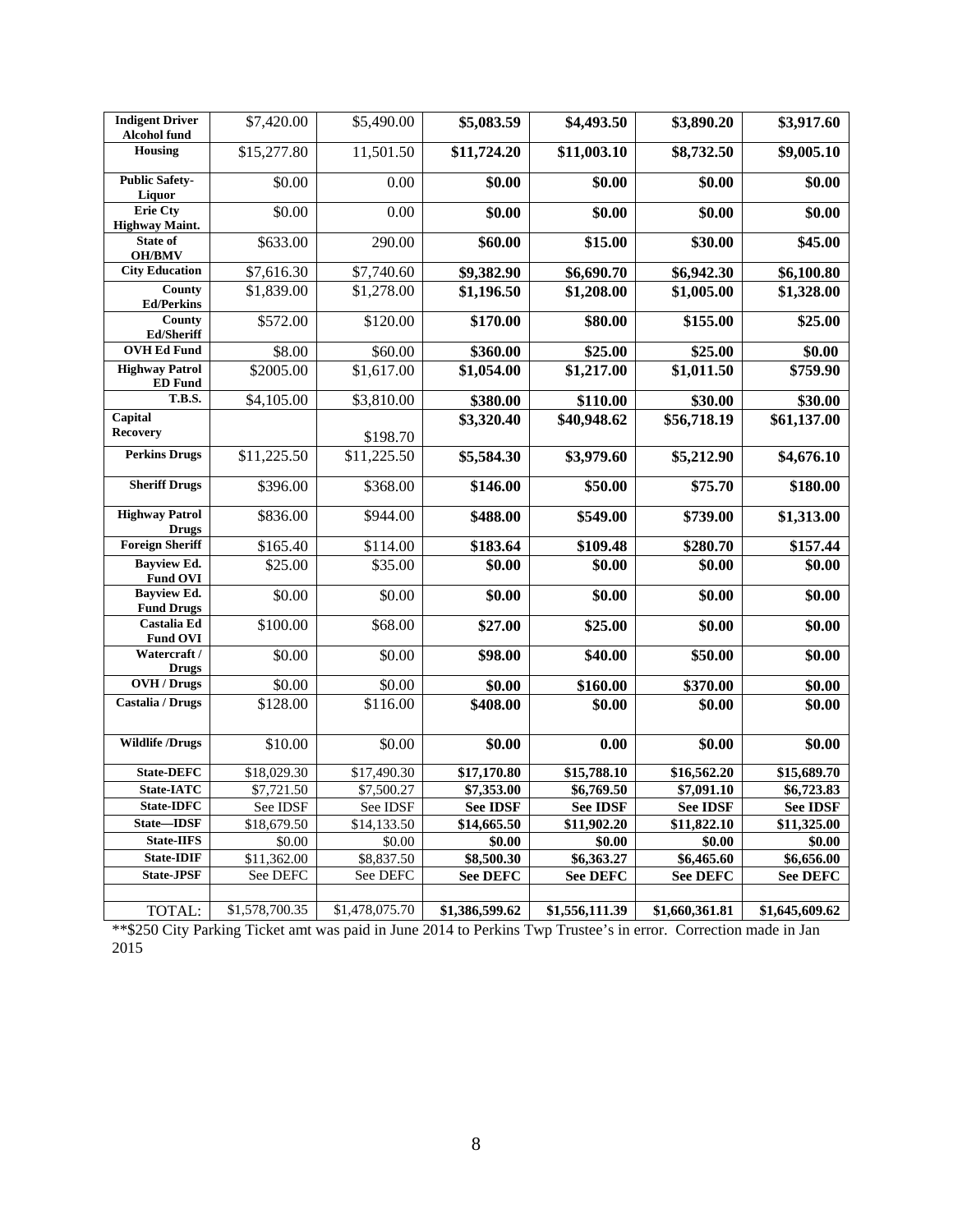### **CRIMINAL DIVISION DISBURSEMENT**

| <b>DISBURSEMENTS</b>                     | 2012         | 2013         | 2014            | 2015            | 2016            | 2017            |
|------------------------------------------|--------------|--------------|-----------------|-----------------|-----------------|-----------------|
| City of<br><b>Sandusky</b>               | \$825,265.41 | \$795,258.42 | \$719,540.94    | \$800,928.60    | \$888,597.51    | \$894,788.92    |
| <b>Treasurer</b><br><b>Erie County</b>   | \$295,314.11 | \$242,473.52 | \$240,142.96    | \$224,275.37    | \$210,337.98    | \$176,732.53    |
| <b>OH-Highway</b><br>Patrol              | \$47,640.40  | \$42,441.00  | \$39,254.32     | \$36,976.20     | \$35,017.45     | \$41,814.15     |
| <b>OH-Liquor</b><br><b>Department</b>    | \$6,516.15   | \$5,892.85   | \$4,433.90      | \$2,294.40      | \$1,698.83      | \$1,917.85      |
| <b>OH-Wildlife</b>                       | \$1,655.00   | \$2,451.00   | \$3,735.00      | \$1,707.10      | \$3,767.00      | \$4,390.00      |
| OH-<br>Watercraft                        | \$2,641.60   | \$806.00     | \$685.00        | \$1,333.00      | \$845.00        | \$1,015.00      |
| $OH -$<br><b>Reparations</b>             | \$70,832.54  | \$68,191.83  | \$66,552.70     | \$60,797.05     | \$62,173.06     | \$59,868.33     |
| <b>OH-Public</b><br><b>Defender</b>      | See IDFC     | See IDFC     | <b>See IDFC</b> | <b>See IDFC</b> | <b>See IDFC</b> | <b>See IDFC</b> |
| OH-<br><b>Expungement</b>                | \$2,730.00   | \$4,170.00   | \$3,990.00      | \$3,660.00      | \$3,264.00      | \$3,078.00      |
| OH-<br><b>Pharmacy</b>                   | \$6,143.00   | \$6,448.50   | \$6,335.00      | \$3,649.60      | \$3,809.30      | \$4,570.90      |
| <b>OH-Seat Belt</b>                      | \$20,236.60  | \$20,119.00  | \$17,057.00     | \$21,788.00     | \$23,917.00     | \$21,618.00     |
| OH - Child<br><b>Safety</b>              | \$1,568.00   | \$1,154.00   | \$1,232.00      | \$1,082.00      | \$1,264.00      | \$1,084.00      |
| <b>Perkins</b><br>Township               | \$10,409.00  | \$4,506.00   | \$2,896.36      | \$5,331.14      | \$5,413.01      | \$4,024.30      |
| <b>Village of</b><br>Castalia            | \$12,337.00  | \$10,063.00  | \$12,753.00     | \$10,242.30     | \$10,513.00     | \$8,860.29      |
| <b>Village of Bay</b><br><b>View</b>     | \$1,530.00   | \$505.00     | \$444.00        | \$104.90        | \$57.00         | \$110.00        |
| <b>Sheriff-Erie</b><br>County            | \$1,163.30   | \$1,000.50   | \$972.95        | \$1,229.87      | \$2,038.50      | \$1,489.25      |
| Misc.<br><b>Disbursement</b>             | \$6,247.41   | \$0.009      | \$0.00          | \$0.00          | \$0.00          | \$0.00          |
| <b>Erie County</b><br><b>Law Library</b> | \$4,380.88   | \$4,156.36   | \$4,164.08      | \$4,193.01      | \$4,282.64      | \$4,476.29      |
| EOM Adj/<br><b>Refunds</b>               | \$1,016.53   | \$1,299.09   | \$18,158.95     | \$114,161.68    | \$116,817.97    | \$136,593.37    |
| <b>T.B.S.</b>                            | \$4,105.00   | \$3,810.00   | \$380.00        | \$110.00        | \$30.00         | \$30.00         |
| <b>Disbursements</b><br>Con't            | 2012         | 2013         | 2014            | 2015            | 2016            | 2017            |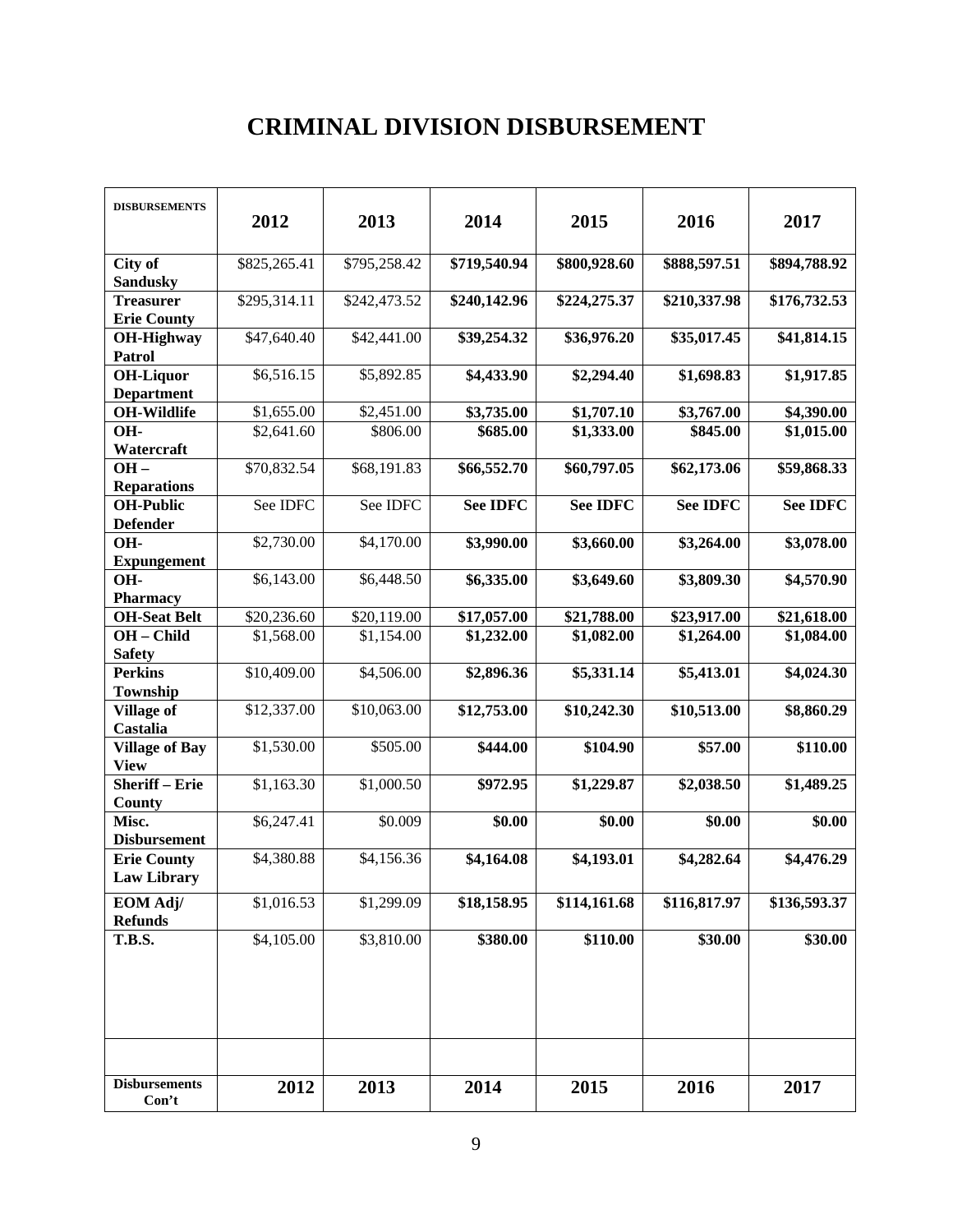| <b>Highway</b><br><b>Patrol OVI</b><br><b>ED/Fund</b>  | \$2,005.00     | \$1,617.00     | \$1,054.00     | \$1,217.00     | \$1,011.50     | \$759.90       |
|--------------------------------------------------------|----------------|----------------|----------------|----------------|----------------|----------------|
| <b>Highway Patrol</b><br>Drugs Ed.<br><b>Fund</b>      | \$836.00       | \$944.00       | \$488.00       | \$549.00       | \$739.00       | \$1,313.00     |
| <b>Bayview OVI</b><br>Ed. Fund                         | \$25.00        | \$35.00        | \$0.00         | \$0.00         | \$0.00         | \$0.00         |
| <b>Bayview Drugs</b><br>Ed. Fund                       | \$0.00         | \$0.00         | \$0.00         | \$0.00         | \$0.00         | \$0.00         |
| Castalia OVI<br>Fund                                   | \$100.00       | \$68.00        | \$27.00        | \$25.00        | \$0.00         | \$0.00         |
| Castalia<br><b>Drugs</b><br>Ed. Fund                   | \$128.00       | \$116.00       | \$408.00       | \$0.00         | \$0.00         | \$0.00         |
| Watercraft<br><b>Ed Funds</b><br><b>Drugs</b>          | \$0.00         | \$102.00       | \$98.00        | \$40.00        | \$0.00         | \$0.00         |
| Wildlife<br><b>Drugs</b><br>Ed. Fund                   | \$10.00        | \$80.00        | \$0.00         | \$0.00         | \$50.00        | \$0.00         |
| <b>State /BMV</b><br><b>License</b><br><b>Forfeits</b> | \$105.00       | \$80.00        | \$15.00        | \$0.00         | \$30.00        | \$45.00        |
| <b>State/BMV</b><br>Warrant<br><b>Blocks</b>           | \$528.00       | \$210.00       | \$45.00        | \$15.00        | \$0.00         | \$0.00         |
| <b>St-Public</b><br><b>Safety</b>                      | \$0.00         | \$0.00         | \$0.00         | \$0.00         | \$0.00         | \$0.00         |
| Foreign<br><b>Sheriff</b>                              | \$165.40       | \$114.00       | \$183.64       | \$109.48       | \$280.70       | \$157.44       |
| <b>State-Dep.</b><br><b>Liquor</b>                     | \$0.00         | \$0.00         | \$0.00         | \$0.00         | \$0.00         | \$0.00         |
| <b>State-IDSF</b>                                      | \$18,679.50    | \$14,133.50    | \$14,665.50    | \$11,902.20    | \$11,822.10    | \$11,325.00    |
| <b>State-DEFC</b>                                      | \$18,029.30    | 17,490.30      | \$17,170.80    | \$15,788.10    | \$16,562.20    | \$15,689.70    |
| <b>State-IDFC</b>                                      | \$218,340.82   | \$214,208.33   | \$206,396.12   | \$191,652.77   | \$199,304.87   | \$188,721.40   |
| <b>State-IIFS</b>                                      | \$0.00         | \$0.00         | \$0.00         | \$0.00         | \$0.00         | \$0.00         |
| Capital<br><b>Recovery</b>                             | \$0.00         | \$198.70       | \$3,320.40     | \$40,948.62    | \$56,718.19    | \$61,137.00    |
| <b>TOTAL:</b>                                          | \$1,578,700.35 | \$1,478,075.70 | \$1,386,599.62 | \$1,556,111.39 | \$1,660,361.81 | \$1,645,609.62 |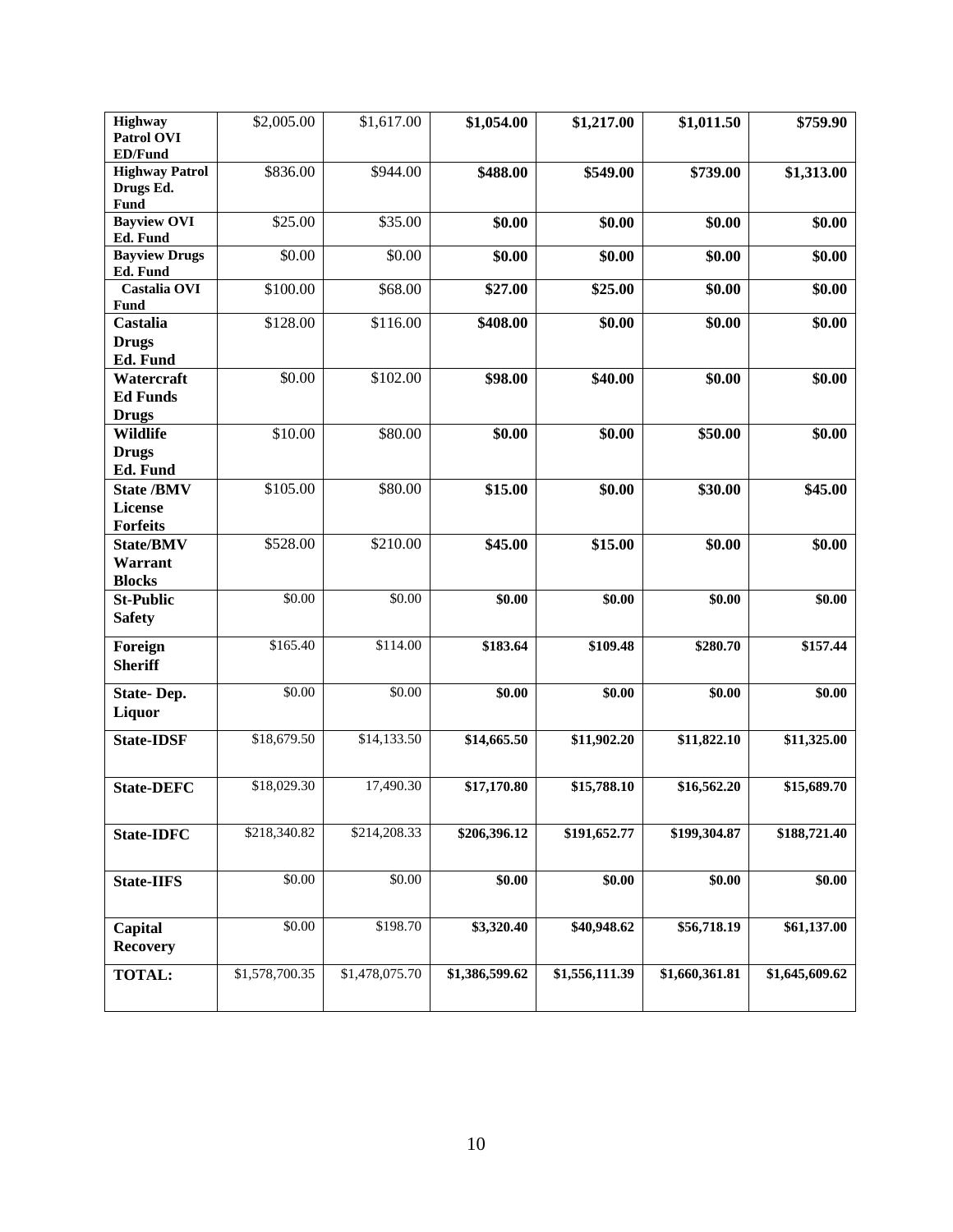#### **TRAFFIC VIOLATIONS BUREAU**

|                                           | 2012       | 2013       | 2014       | 2015       | 2016        | 2017             |
|-------------------------------------------|------------|------------|------------|------------|-------------|------------------|
| <b>Number of Tickets Issued and</b>       | 395        | 379        | 357        | 424        | 747         | 602              |
| <b>Posted</b>                             |            |            |            |            |             |                  |
|                                           |            |            |            |            |             |                  |
| <b>Number of Tickets Paid or</b>          | 289        | 300        | 204        | 270        | 423         | 603              |
| <b>Dispensed</b>                          |            |            |            |            |             |                  |
|                                           |            |            |            |            |             |                  |
| <b>Number of Past Due Notices Sent</b>    | 186        | 140        | 143        | <b>250</b> | 243         | 242              |
|                                           |            |            |            |            |             |                  |
| <b>Number of Parking Ticket</b>           | 129        | 145        | 27         | 172        | 113         | 155              |
| <b>Warrants</b>                           |            |            |            |            |             |                  |
| <b>Fines Collected on Parking Tickets</b> | \$5,455.00 | \$5,790.00 | \$3,745.00 | \$5,490.00 | \$8,875.00* | \$7,730.00*<br>∗ |

**\*Parking ticket money should have been \$8,875.00; however, in July 2016 parking ticket money in the amount of \$65.00 was written up as** 

**local court costs rather than Parking tickets. Correction was made in January 2017. Local Court costs shorted \$65.00 and Parking Tickets** 

**increased \$65.00 (\$8810.00 to \$8875.00). Criminal Division Receipts Page 7 shows City Parking Tickets as \$8810.00 which is \$65.00 short and** 

**Court Cost as \$544,612.55 which was \$65.00 overpaid.**

**\*Parking ticket money was \$7730.00 and with the correction of \$65.00 the total on Page 7 shows City Parking Tickets as \$7795.00 which is the**

**\$65.00 Correction made in January 2017 from error in July 2016.**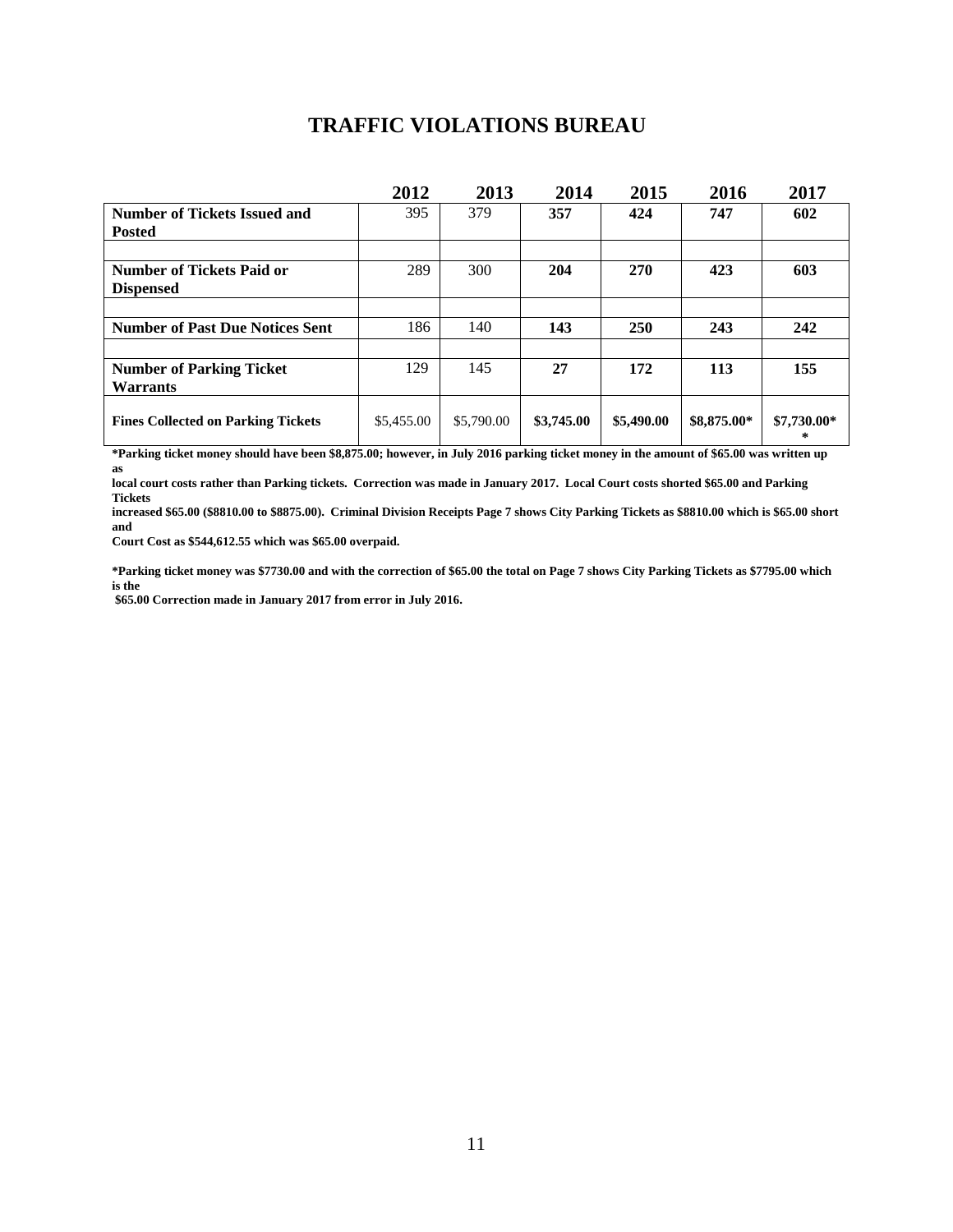### **DOMESTIC VIOLENCE CASES**

|                       | 2012 | 2013 | 2014 | <b>2015</b> | 2016 | 2017 |
|-----------------------|------|------|------|-------------|------|------|
| <b>Total Domestic</b> | 270  | 369  | 306  | 328         | 289  | 214  |

### **O. V. I.**

|                    | 2012 | 2013 | 2014 | 2015 | 2016 | 2017      |
|--------------------|------|------|------|------|------|-----------|
| <b>Total</b>       | 510  | 462  | 452  | 392  | 509  | ٢1<br>014 |
| J.<br><b>v. 1.</b> |      |      |      |      |      |           |

### **UNDERAGE CONSUMPTION**

|                                        | 2012 | 2013 | 2014 | 2015 | 2016 | 2017 |
|----------------------------------------|------|------|------|------|------|------|
| <b>Total</b><br><b>U/A Consumption</b> | 275  | 291  | 268  | 141  | 136  | 223  |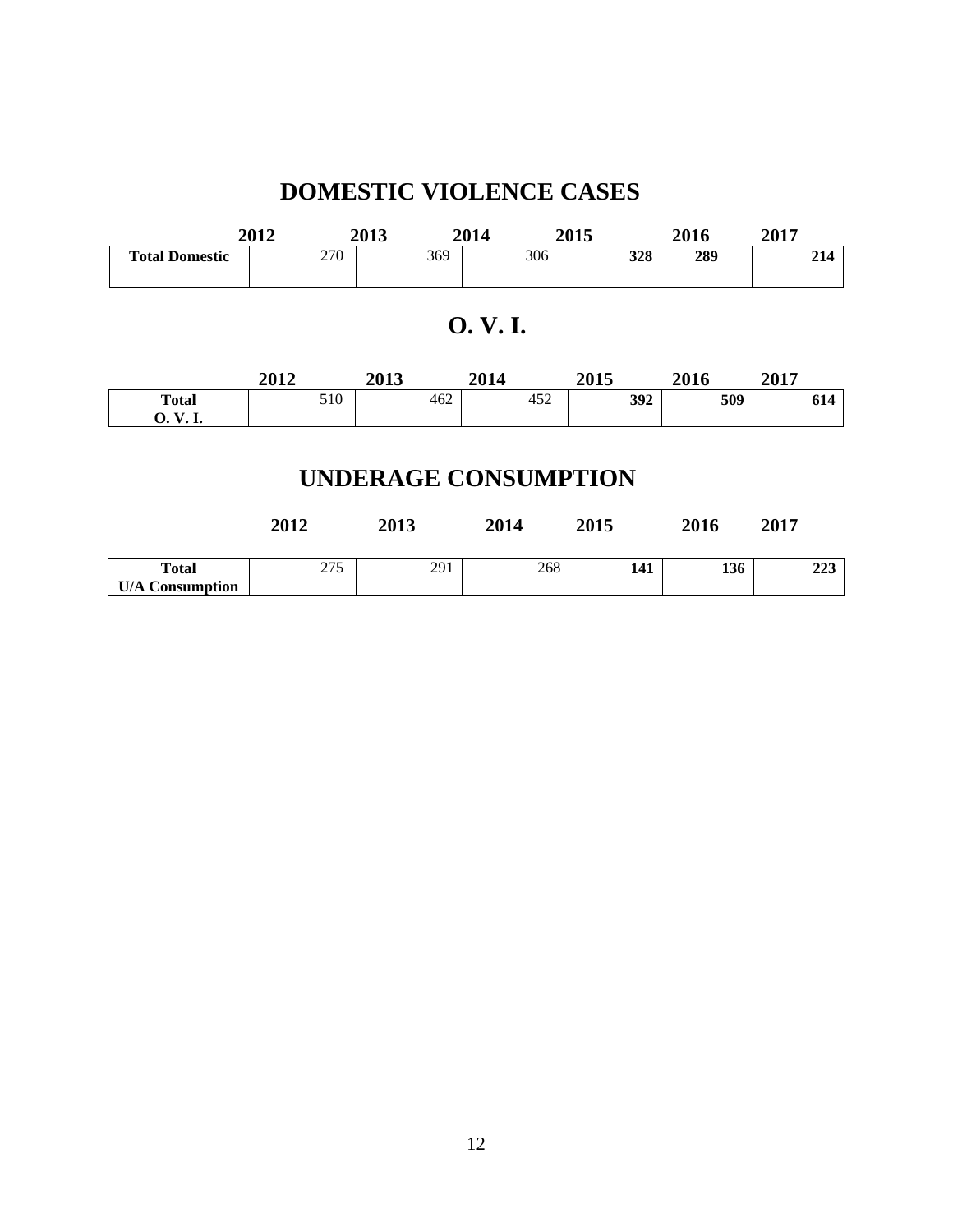### **PROBATION DEPARTMENT**

## **ELECTRONIC MONITORING**

|                    | 2012        | 2013        | 2014         | 2015        | 2016        | 2017         |
|--------------------|-------------|-------------|--------------|-------------|-------------|--------------|
| <b>Total</b>       | 58/829 days | 72/1,237    | 66/1209 Days | 56/956 Days | 56/693 Days | 68/1225      |
| Referred &         |             |             |              |             |             |              |
| <b>Days</b>        |             |             |              |             |             |              |
| Taxpayer           | \$64,285.00 | \$74,490.00 | \$108,420.00 | \$68,640.00 | \$46,345.00 | \$101,400.00 |
| <b>Money saved</b> |             |             |              |             |             |              |

#### **DRUG SCREEN TESTS**

|                                          | 2012 | 2013 | 2014 | 2015 | 2016 | 2017 |
|------------------------------------------|------|------|------|------|------|------|
| <b>Total Drug</b><br><b>Screen Tests</b> | 449  | 547  | 656  | 618  | 789  | 559  |

### **PROBATION RECEIPTS**

|                    | 2012        | 2013        | 2014         | 2015        | 2016        | 2017               |
|--------------------|-------------|-------------|--------------|-------------|-------------|--------------------|
| <b>Restitution</b> | \$91,858.75 | \$56,958.95 | \$42,975.29  | \$77,960.78 | \$67,638.75 | \$71,539.28        |
| <b>Paid Out</b>    |             |             |              |             |             |                    |
| <b>Probation</b>   | \$86,502.62 | \$76,716.33 | \$72,425.32  | \$65,776.38 | \$63,346.85 | \$83,182.11        |
| <b>Fees</b>        |             |             |              |             |             |                    |
| <b>Collected</b>   |             |             |              |             |             |                    |
|                    |             |             |              |             |             |                    |
| <b>Electronic</b>  | \$90,978.33 | \$95,996.00 | \$132,637.00 | \$78,438.75 | \$46,345.00 | \$101,400.00       |
| <b>Monitoring</b>  |             |             |              |             |             |                    |
|                    |             |             |              |             |             |                    |
| <b>TOTAL</b>       | \$64,548.00 | \$64,548.00 | \$64,548.00  | \$64,548.00 | \$64,548.00 | \$32,274.00        |
| <b>STATE</b>       |             |             |              |             |             | <b>Grant money</b> |
| <b>GRANT</b>       |             |             |              |             |             | eliminated         |
| <b>MONEY</b>       |             |             |              |             |             | by the State       |
|                    |             |             |              |             |             | in July 2017       |

#### **JAIL DAYS SAVED**

|                                        | 2012               | 2013                | 2014                 | 2015                | 2016               | 2017                 |
|----------------------------------------|--------------------|---------------------|----------------------|---------------------|--------------------|----------------------|
| <b>Electronic</b><br><b>Monitoring</b> | 989<br>\$64,285,00 | .146<br>\$74,490.00 | 1668<br>\$108,420.00 | 1074<br>\$69,810.00 | 713<br>\$46,345.00 | 1560<br>\$101,400.00 |
| <b>Systems</b>                         |                    |                     |                      |                     |                    |                      |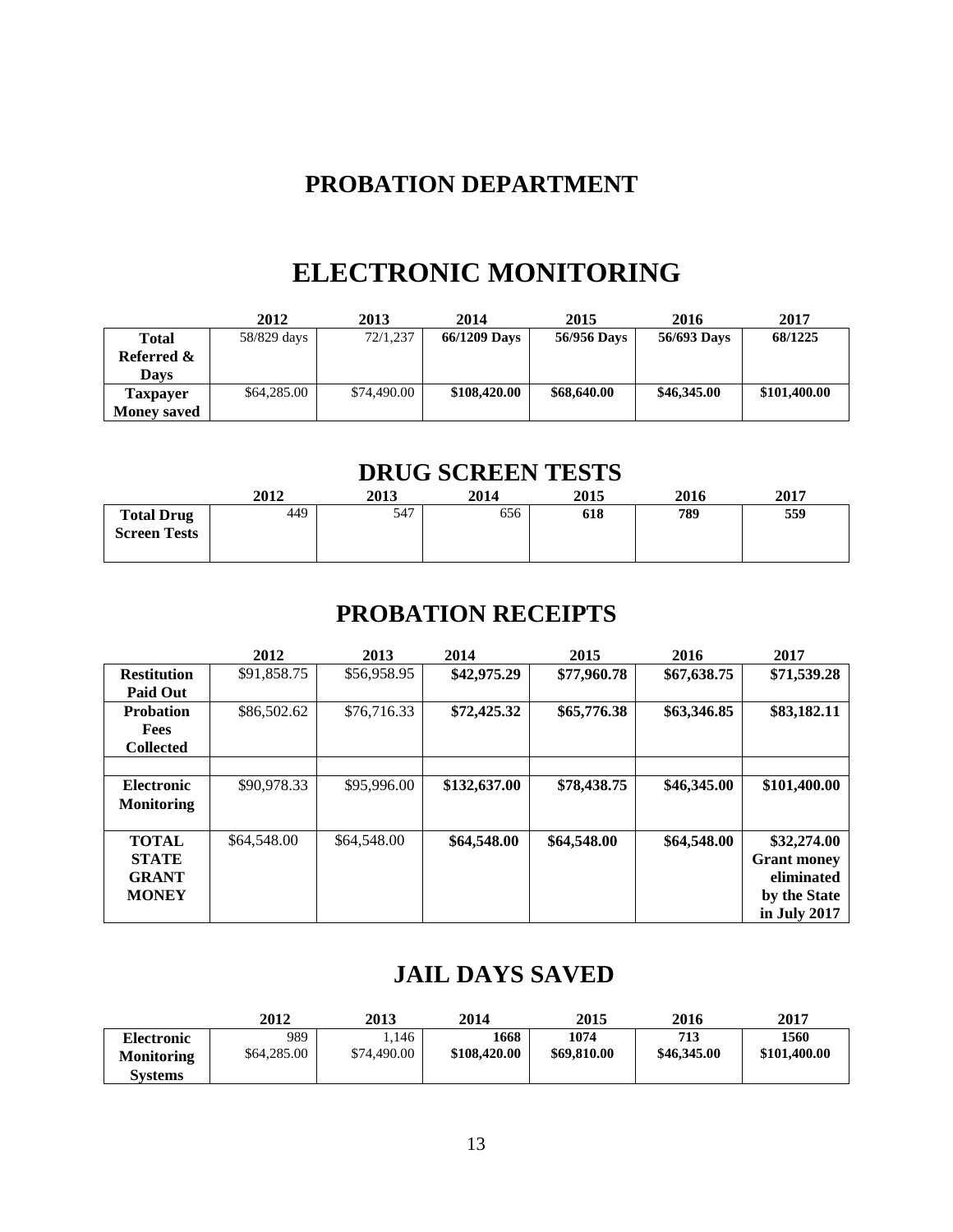#### **SUMMARY OF RECEIPTS AND DISBURSEMENTS FOR CIVIL – SMALL CLAIMS & TRUSTEESHIP**

|                                                                                                                                    | 2012           | 2013                          | 2014           | 2015                          | 2016           |                |  |  |
|------------------------------------------------------------------------------------------------------------------------------------|----------------|-------------------------------|----------------|-------------------------------|----------------|----------------|--|--|
| 2017                                                                                                                               |                |                               |                |                               |                |                |  |  |
| Money on hand                                                                                                                      | \$4,371.41     | \$3,431.00                    | \$2,250.00     | $$7,325.58**$                 | \$4,938.60***  | \$2,298.20**** |  |  |
| (Cases Pending) end                                                                                                                |                |                               |                |                               |                |                |  |  |
| of year                                                                                                                            |                |                               |                |                               |                |                |  |  |
| <b>Receipts</b>                                                                                                                    | \$1,287,869.61 | \$1,461,659.36                | \$1,526,407.30 | \$1,604,072.77                | \$1,845,877.77 | \$1,786,557.48 |  |  |
| <b>TOTAL:</b>                                                                                                                      | \$1,292,241.02 | \$1,465,090.36                | \$1,528,657.30 | \$1,611,398.35                | \$1,850,816.37 | \$1,788,855.68 |  |  |
| <b>Disbursements</b>                                                                                                               | \$1,288,810.02 | \$1,462,840.36                | \$1,524,257.30 | \$1,606,459.75                | \$1,848,518.17 | \$1,781,105.68 |  |  |
| <b>Balance</b>                                                                                                                     | \$3,431.00     | \$2,250.00                    | \$4,400.00     | \$4,938.60***                 | \$2,298.20**** | $$7,750.00+$   |  |  |
| <b>***Breakout for Balance</b><br>**** Breakout for Balance<br><b>**Break out for Money On Hand</b><br>$+$ Breakout<br>for Balance |                |                               |                |                               |                |                |  |  |
| \$9.99 Small Claims                                                                                                                |                | \$2,420.00 Civil/Small Claims |                | \$1,720.00 Civil/Small Claims | \$7,750        |                |  |  |
| Civil/Small                                                                                                                        |                |                               |                |                               |                |                |  |  |
| \$4,400.00 Civil                                                                                                                   |                | \$2,518.60 Trusteeship        |                | \$578.20 Trusteeship          |                |                |  |  |
| <b>Claims</b>                                                                                                                      |                |                               |                |                               |                |                |  |  |
| \$2,915.59 Trusteeship                                                                                                             |                |                               |                |                               | \$             | 0.00           |  |  |
| <b>Trusteeship</b>                                                                                                                 |                |                               |                |                               |                |                |  |  |
|                                                                                                                                    |                |                               | ---------      |                               |                |                |  |  |

#### **RECEIPTS**

|                                                       | 2012           | 2013           | 2014           | 2015                      | 2016                      |                          |
|-------------------------------------------------------|----------------|----------------|----------------|---------------------------|---------------------------|--------------------------|
| 2017                                                  |                |                |                |                           |                           |                          |
| <b>Filing Fees</b>                                    | \$106,750.00   | \$100,327.00   | \$96,441.00    | \$119,308.00              | \$150,061.00              | \$145,253.00             |
| <b>Additional Fees</b>                                | \$130,875.14   | \$153,653.26   | \$154,284.11   | \$167,628.67              | \$190,801.55              | \$184,636.69             |
| <b>Security for Deposit</b>                           | $(\$940.41)$   | (\$1,181.00)   | \$2,150.00     | $(\$1,990.00)$            | $(\$700.00)$              | \$6,030.00               |
| <b>Judgments</b>                                      | \$910,362.90   | \$1,060,166.78 | \$1,147,763.55 | \$1,151,676.09            | \$1,294,453.10            | \$1,265,303.20           |
| <b>Sundries</b>                                       | \$38,172.37    | \$48,570.78    | \$36,524.00    | \$53,383.51               | \$73,052.64               | \$55,837.73              |
| <b>State</b>                                          | \$55,106.37    | \$53,785.71    | \$48,869.37    | \$53,133.30               | \$63,693.00               | \$62,699.00              |
| <b>Security Fees</b>                                  | \$4,276.00     | \$4,178.00     | \$3,795.00     | \$4,636.00                | \$5,620.00                | \$5,544.00               |
| <b>Eviction Surcharge</b>                             | \$323.40       | \$490.00       | \$477.00       | \$682.70                  | \$441.00                  | \$346.50                 |
| <b>Sheriff Fees</b>                                   | \$168.84       | \$199.83       | \$48.07        | \$252.96                  | \$309.48                  | \$143.22                 |
| Computerization<br><b>Improvement Fees</b>            | \$10,695.00    | \$10,446.00    | \$9,481.00     | \$12,068.00               | \$14,700.00               | \$14,432.00              |
| <b>Capital Improvement</b>                            | \$27,804.00    | \$27,159.00    | \$24,672.00    | \$29,225.00               | \$35,305.00               | \$34,708.00              |
| <b>Local Legal Aid</b><br><b>Trusteeship Receipts</b> | \$4,276.00     | \$3,864.00     | \$1,902.00     | \$2,321.00<br>\$11,747.54 | \$2,816.00<br>\$15,325.00 | \$2,765.00<br>\$8,859.14 |
| <b>TOTAL RECEIPTS</b>                                 | \$1,287,869.61 | \$1,461,659.36 | \$1,526,407.30 | \$1,604,072.77            | \$1,845,877.77            | \$1,786,557.48           |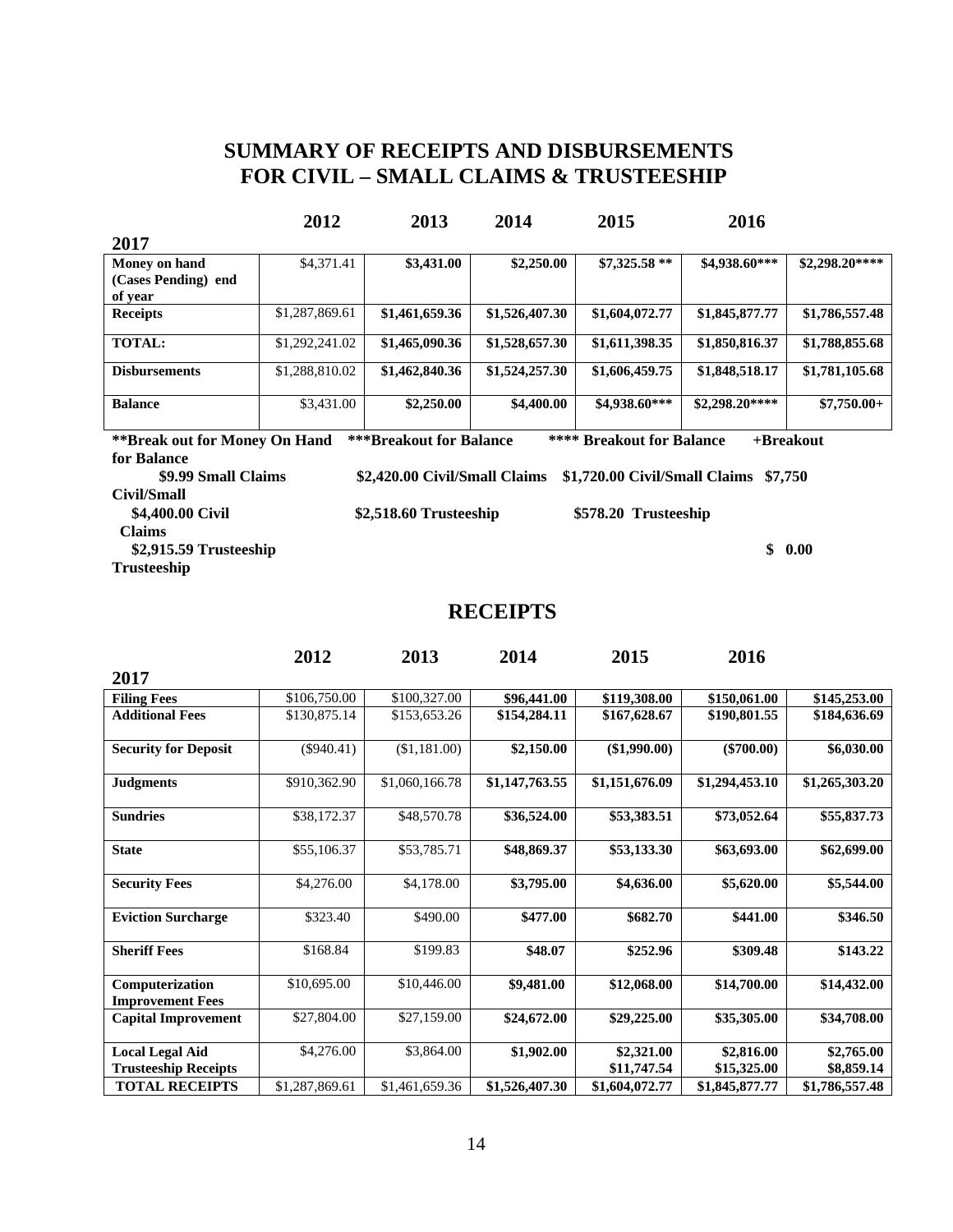#### **CIVIL - SMALL CLAIMS & TRUSTEESHIP DISBURSEMENTS (Accounts Combined 2015)**

|                             | 2012           | 2013           | 2014           | 2015           | 2016           |                |  |
|-----------------------------|----------------|----------------|----------------|----------------|----------------|----------------|--|
| 2017                        |                |                |                |                |                |                |  |
| City of                     | \$242,172.28   | \$258,648.26   | \$254,990.26   | \$292,547.57   | \$347,866.98   | \$330,686.49   |  |
| Sandusky(Court              |                |                |                |                |                |                |  |
| Costs)                      |                |                |                |                |                |                |  |
| <b>Sundries</b>             | \$38,172.37    | \$48,570.78    | \$36,531.05    | \$53,383.51    | \$73,052.64    | \$55,837.73    |  |
| <b>Judgments</b>            | \$910,362.90   | \$1,060,166.78 | \$1,147,763.55 | \$1,151,676.09 | \$1,294,453.10 | \$1,265,303.20 |  |
| <b>Treasurer of State</b>   | \$55,080.63    | \$53,785.71    | \$48,869.37    | \$53,133.30    | \$63,056.07    | \$62,072.01    |  |
| <b>Sheriff Fees</b>         | \$168.84       | \$199.83       | \$48.07        | \$252.96       | \$309.48       | \$143.22       |  |
| <b>Computerization Fund</b> | \$10,690.00    | \$10,446.00    | \$9,481.00     | \$12,068.00    | \$14,700.00    | \$14,432.00    |  |
| <b>Capital Funds</b>        | \$27,791.00    | \$27,159.00    | \$24,672.00    | \$29,225.00    | \$35,305.00    | \$34,708.00    |  |
| <b>Local Legal Aid</b>      | \$4,274.00     | \$3,864.00     | \$1,902.00     | \$2,321.00     | \$2,816.00     | \$2,765.00     |  |
| <b>Security for Costs</b>   | \$0.00         | \$0.00         | \$0.00         | \$0.00         | \$16,958.90    | \$5,890.50     |  |
| <b>Trusteeship</b>          |                |                |                | \$11,852.32    |                | \$9,267.53     |  |
| <b>Total Disbursements</b>  | \$1,288,810.02 | \$1,462.840.36 | \$1,524,257.30 | \$1,606,459.95 | \$1,848,518.17 | \$1,781,105.68 |  |
| <b>Balance</b>              | \$3,431.00     | \$2,250.00     | \$4,400.00     | \$4,938.60     | \$2,298.20     | \$7,750.00     |  |
| <b>Total New and</b>        | 2,246          | 2,153          | 1,955          | 2,382          | 2,863          | 2,845          |  |
| <b>Re-activated Cases</b>   |                |                |                |                |                |                |  |

#### **ACTIVITY OF CIVIL - SMALL CLAIMS & TRUSTEESHIP DIVISION (Accounts Combined 2015)**

|                                   | 2012         | 2013  | 2014  | 2015         | 2016  | 2017         |
|-----------------------------------|--------------|-------|-------|--------------|-------|--------------|
| <b>Complaints filed</b>           | 2,133        | 2,079 | 1,885 | 2,306        | 2,769 | 2,739        |
| <b>Trusteeships</b>               | 3            |       | 0     | 0            |       | $\mathbf{0}$ |
| No Fee                            | 98           | 67    | 64    | 69           | 87    | 94           |
| <b>Reactivated Cases</b>          | $\mathbf{r}$ | 5     | 4     | $\mathbf{r}$ | ↑     | 11           |
| <b>Transfer from Small Claims</b> |              |       | 2     | 3            |       |              |
| <b>TOTAL NEW CIVIL</b>            | 2,246        | 2,153 | 1,955 | 2,385        | 2,863 | 2,845        |
| <b>CASES</b>                      |              |       |       |              |       |              |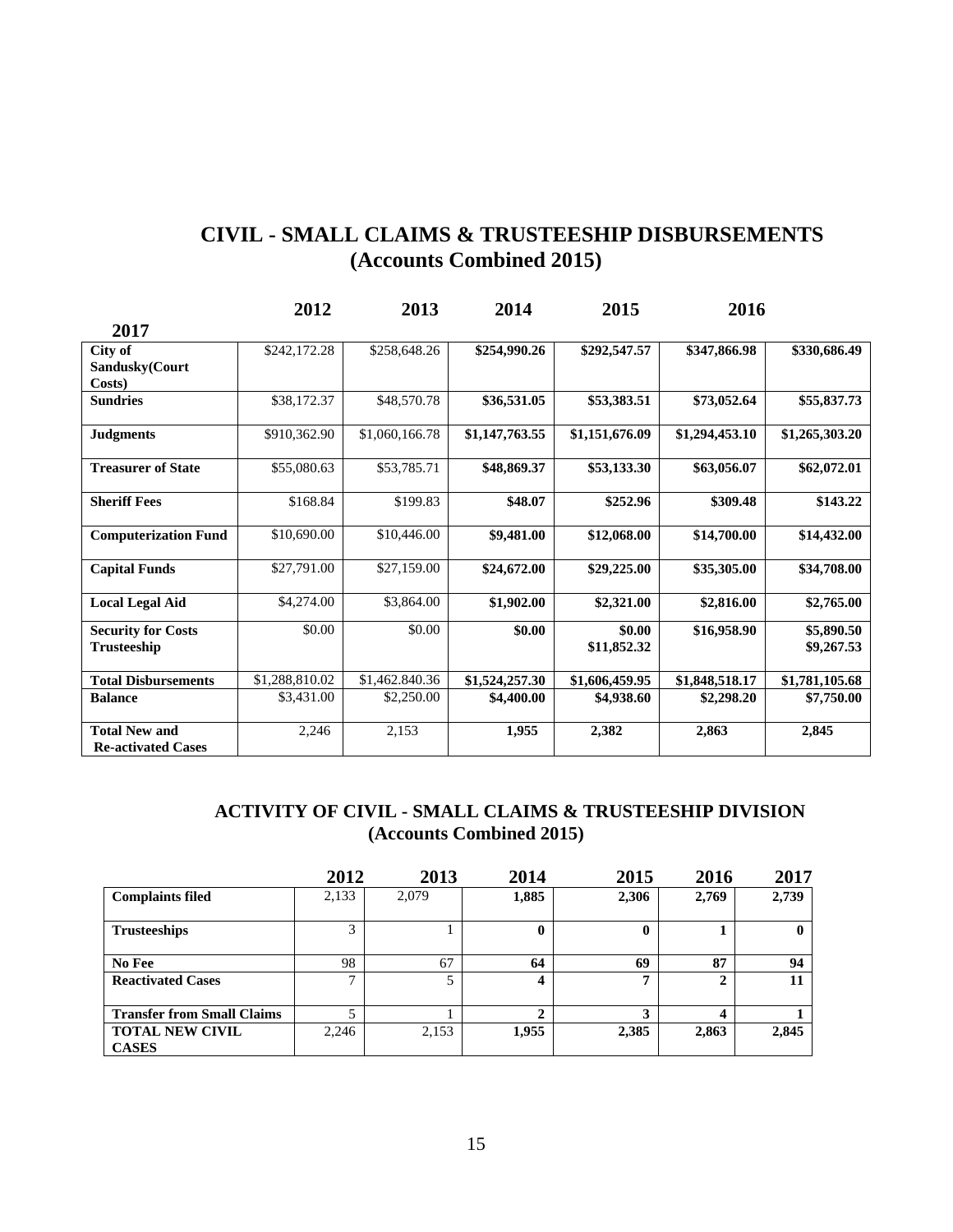#### **SUMMARY OF RECEIPTS AND DISBURSEMENTS FOR TRUSTEESHIP DIV. (Accounts Combined 2015)**

|                                       | 2012        | 2013        | 2014        | 2015        |                   |
|---------------------------------------|-------------|-------------|-------------|-------------|-------------------|
| Balance on Hand, end of previous year | \$6,120.75  | \$3,090.00  | \$1,540.00  | \$2,915.59  | <b>Combined</b>   |
| Receipts for the year                 | \$31,161.33 | \$15,593.63 | \$12,335.59 | \$11,747.54 | In 2015           |
| Disbursements for the year,           | \$34,192.08 | \$17,143.63 | \$10,960.00 | \$12,144.53 | <b>With Civil</b> |
| Balance on hand, end of current year  | \$3,090.00  | \$1,540.00  | \$2,915.59  | \$2,518.60  |                   |
| Total Costs paid to the City of       | \$1,181.02  | \$620.37    | \$198.40    | \$292.21    |                   |
| <b>Sandusky</b>                       |             |             |             |             |                   |

#### **ACTIVITY OF TRUSTEESHIP DIVISION**

|                                            | 2012 | 2013 | 2014 | 2015 | 2016 | 2017 |
|--------------------------------------------|------|------|------|------|------|------|
| <b>Total number of Active Trusteeships</b> |      |      |      |      |      |      |
| <b>Total number Trusteeships Dismissed</b> |      |      |      |      |      |      |
| <b>Total number of Trusteeships filed</b>  |      |      |      |      |      |      |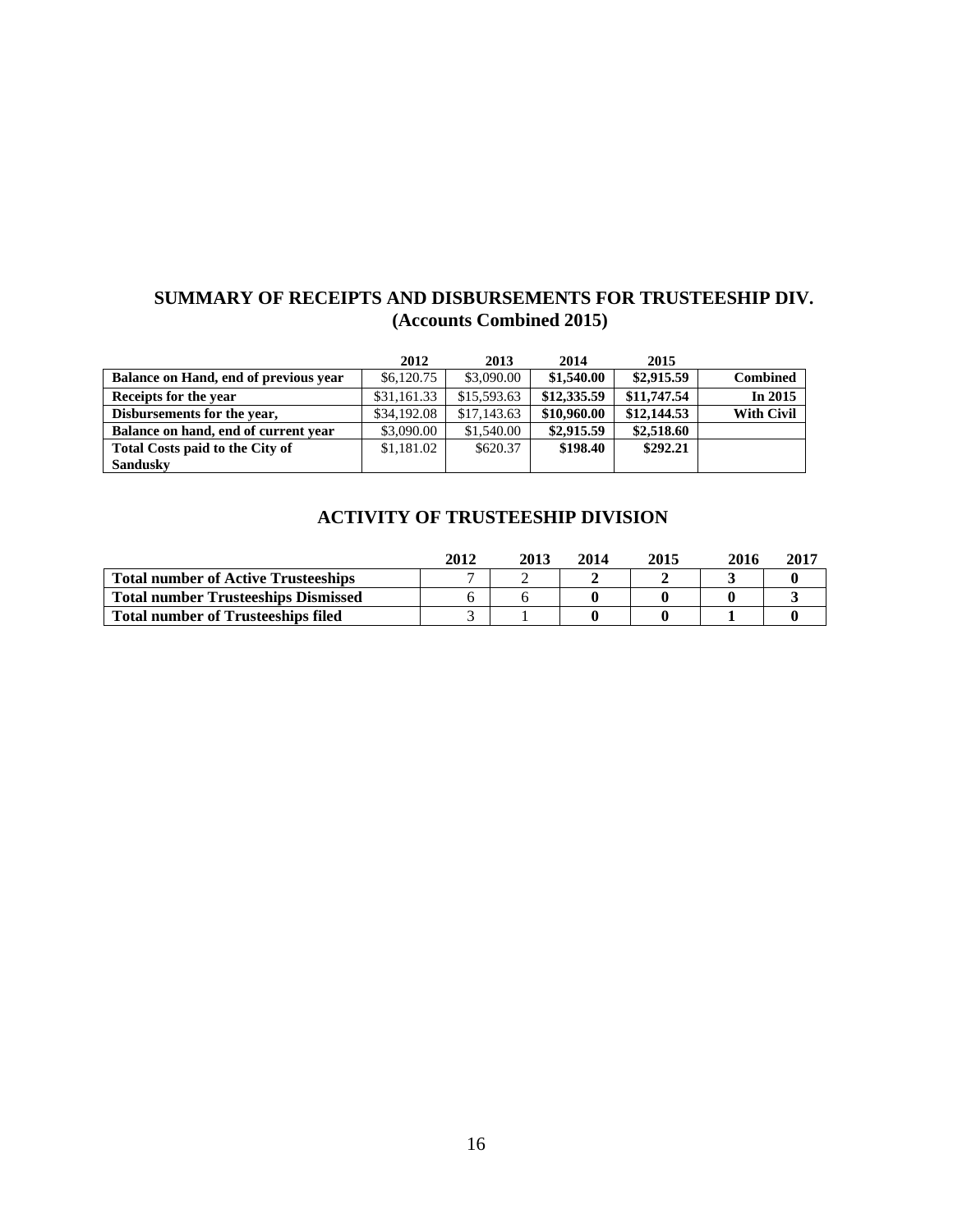#### **SUMMARY OF RECEIPTS & DISBURSEMENTS FOR PRIOR YEAR SMALL CLAIMS**

|                                         | 2011                   | 2012           | 2013         | 2014                 | 2015                               |
|-----------------------------------------|------------------------|----------------|--------------|----------------------|------------------------------------|
| <b>Money on Hand (Cases Pending)</b>    | \$0.00                 | \$3,000.00     | \$0.00       | \$0.00               | <b>Combined</b> in<br>2015 w/Civil |
| <b>Receipts</b>                         | \$152,761.78           | \$130,121.10   | \$127,817.65 | \$112,834.15         |                                    |
| <b>Total</b>                            | \$152,761.78           | \$133,121.10   | \$127,817.65 | \$112,834.15         |                                    |
| <b>Disbursements</b>                    | \$149,761.78           | \$133,121.10   | \$127,817.65 | \$112,824.16         |                                    |
| <b>Balance</b>                          | \$3,000.00             | \$0.00         | 0.00         | \$9.99               |                                    |
| <b>RECEIPTS</b>                         |                        |                |              |                      |                                    |
| <b>Court Costs</b>                      | \$32,271.63            | \$29,729.66    | \$27,850.06  | \$24,957.70          |                                    |
| <b>Legal/Computer</b>                   | \$3,206.00             | \$2,986.00     | \$2,754.00   | \$2,489.00           |                                    |
| <b>Security Costs</b>                   | \$3,000.00             | $(\$3,000.00)$ | 0.00         | \$10.00              |                                    |
| <b>Judgments</b>                        | \$95,687.72            | \$80,416.18    | \$81,379.29  | \$71,525.60          |                                    |
| <b>Treasurer of State</b>               | \$5,789.52             | \$5,401.44     | \$4,998.51   | \$4,515.39           |                                    |
| <b>Sundries</b>                         | \$4,894.22             | \$7,137.12     | \$3,993.79   | \$3,478.72           |                                    |
| <b>Capital Fund</b>                     | \$5,856.00             | \$5,456.00     | \$5,049.00   | \$4,569.00           |                                    |
| <b>Security</b>                         | \$980.00               | \$992.00       | \$918.00     | \$828.00             |                                    |
| <b>Sheriff Fees</b>                     | \$14.69                | \$10.70        | \$13.00      | \$44.74              |                                    |
| Misc. bad check fee                     | \$980.00               | \$0.00         | 0.00         | \$0.00               |                                    |
| <b>Legal Aid of West Ohio</b>           | \$1,062.00             | \$992.00       | \$862.00     | $\overline{$}416.00$ |                                    |
| <b>TOTAL RECEIPTS</b>                   | \$152,761.78           | \$130,121.10   | \$127,817.65 | \$112,834.15         |                                    |
| <b>DISBURSEMENTS</b>                    |                        |                |              |                      |                                    |
| <b>City of Sandusky (court costs)</b>   | \$33,251.63            | \$30,721.66    | \$28,748.06  | \$24,957.71          |                                    |
| <b>Sundries</b>                         | \$4,894.22             | \$7,137.12     | \$3,993.79   | \$3,478.72           |                                    |
| <b>Judgments</b>                        | \$95,687.72            | \$80,416.18    | \$81,379.29  | \$71,525.60          |                                    |
| <b>Treasurer of State</b>               | $\overline{$}5,789.52$ | \$5,401.44     | \$4,998.51   | \$4,515.39           |                                    |
| <b>Sheriff Fees</b>                     | \$14.69                | \$10.70        | \$13.00      | \$44.74              |                                    |
| <b>Computerization Fund</b>             | \$3,206.00             | \$2,986.00     | \$2,754.00   | \$2,489.00           |                                    |
| <b>Capital Funds</b>                    | \$5,856.00             | \$5,456.00     | \$5,049.00   | \$4,569.00           |                                    |
| Misc. bad check fee                     | \$0.00                 | \$0.00         | 0.00         | \$0.00               |                                    |
| <b>Security for Costs</b>               | \$0.00                 | \$0.00         | $0.00\,$     | \$828.00             |                                    |
| <b>Legal Aid of West Ohio</b>           | \$1,062.00             | \$992.00       | \$862.00     | \$416.00             |                                    |
| <b>TOTAL DISBURSEMENTS</b>              | \$149,761.78           | \$133,121.10   | \$127,817.65 | \$112,824.16         |                                    |
| <b>Balance</b>                          | \$3,000.00             | \$0.00         | 0.00         | \$9.99               |                                    |
| <b>Total New and Re-activated Cases</b> | 532                    | 500            | 465          | 422                  |                                    |